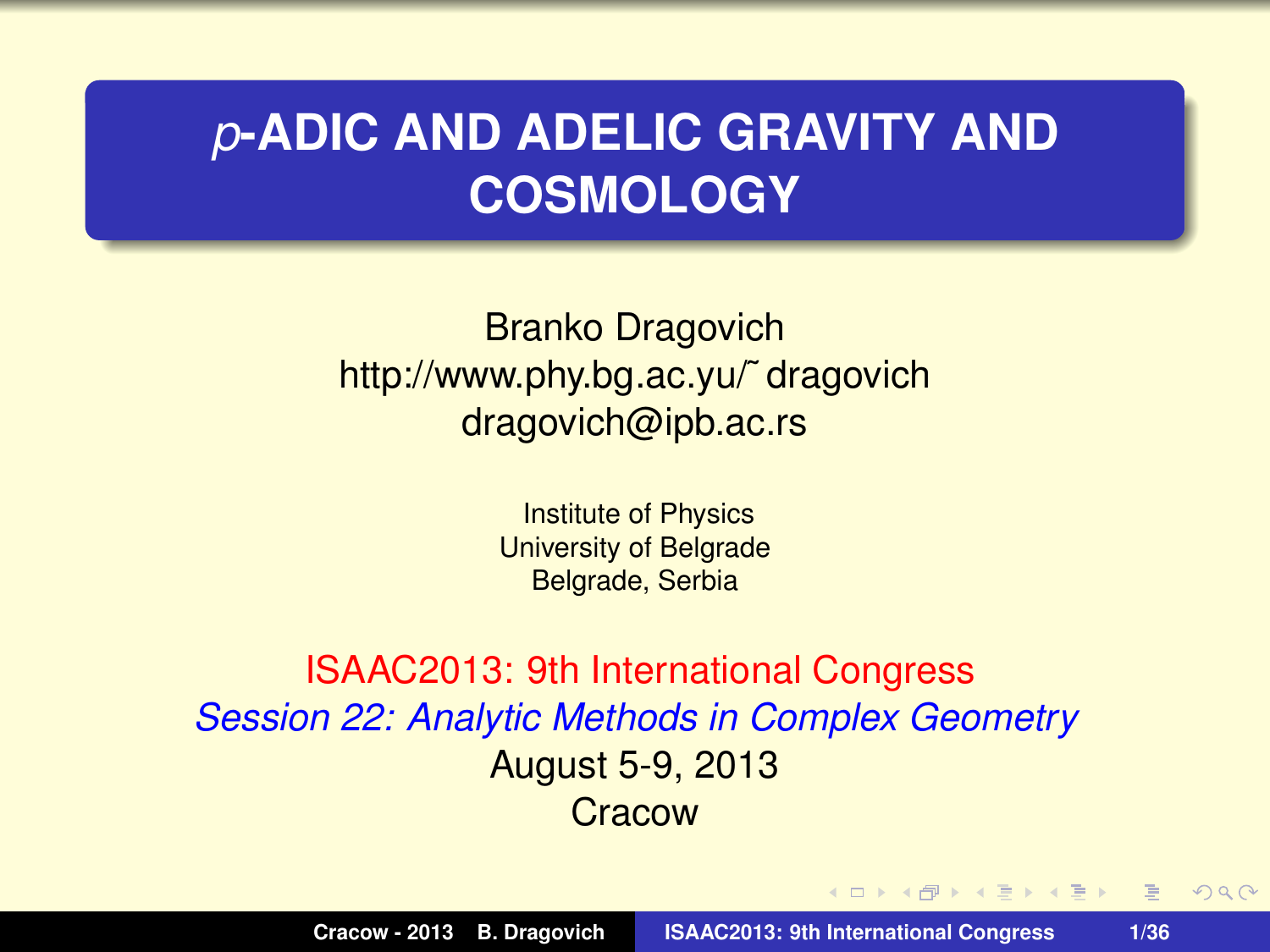### **Contents**

#### **1** Introduction

#### **<sup>2</sup>** Numbers and their applications

- *p*-adic numbers, adeles and their functions
- **•** rational numbers and measurements
- *p*-adic numbers, adeles and their applications
- **<sup>3</sup>** *p*-Adic and adelic gravity
	- *p*-adic and adelic string theory
	- *p*-adic and adelic Einstein gravity
- **<sup>4</sup>** *p*-Adic and adelic cosmology
	- *p*-adic and adelic quantum cosmology
	- *p*-adic origin of dark matter and dark energy ?
- **5** Concluding remarks

化重新化重新

画

 $2Q$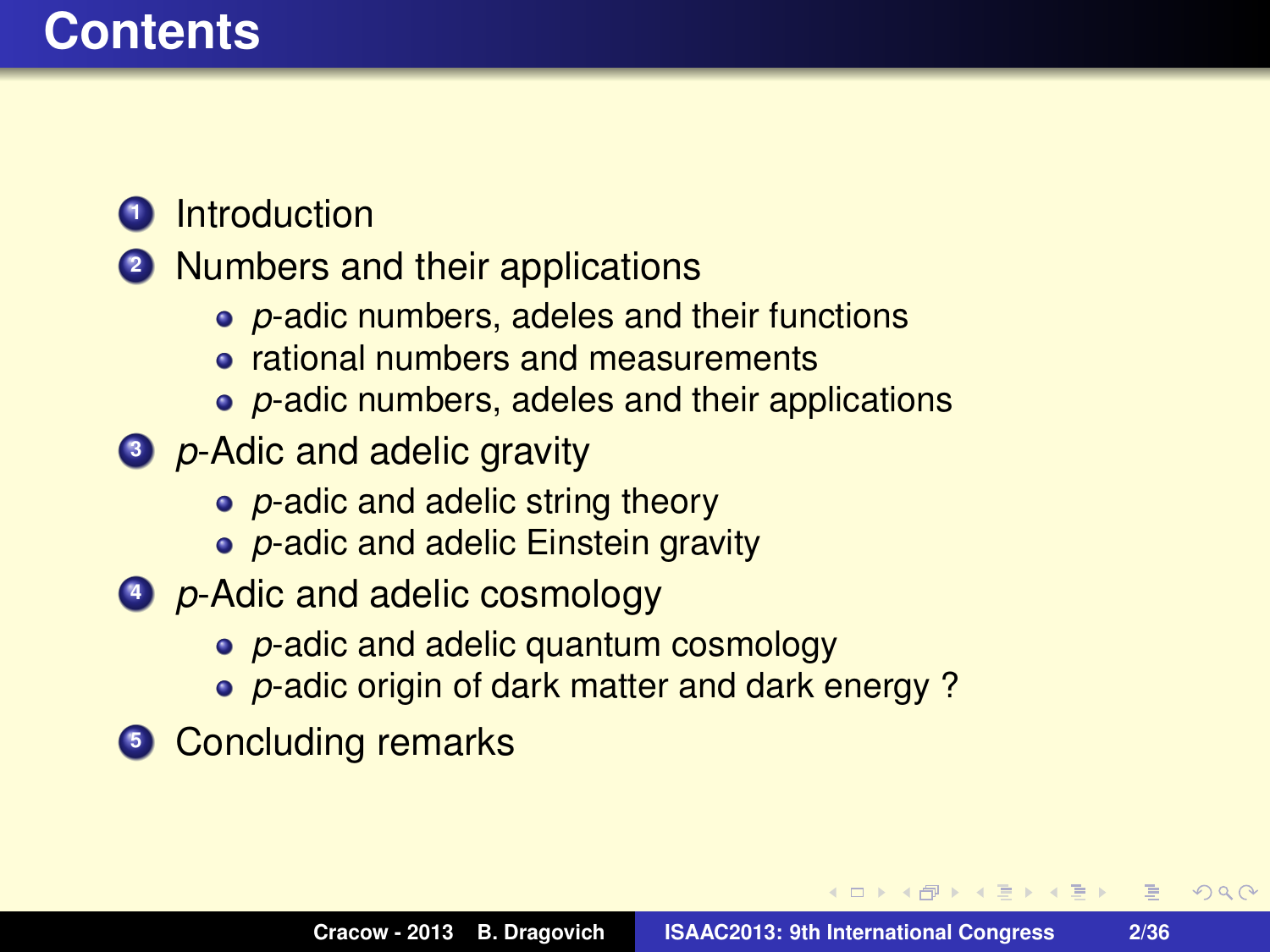# **1. Introduction:** *p***-adic mathematical physics (1987)**

- *p*-adic and adelic string theory
- *p*-adic and adelic quantum mechanics and (quantum) field theory
- *p*-adic and adelic gravity and (quantum) cosmology
- *p*-adic and adelic space-time structure at the Planck scale
- *p*-adic and adelic dynamical systems
- *p*-adic stochastic processes
- *p*-adic aspects of information theory
- *p*-adic structure of the genetic code
- *p*-adic protein dynamics
- *p*-adic wavelets, ...

**ADAM BAKER** 

 $\equiv$ 

 $2Q$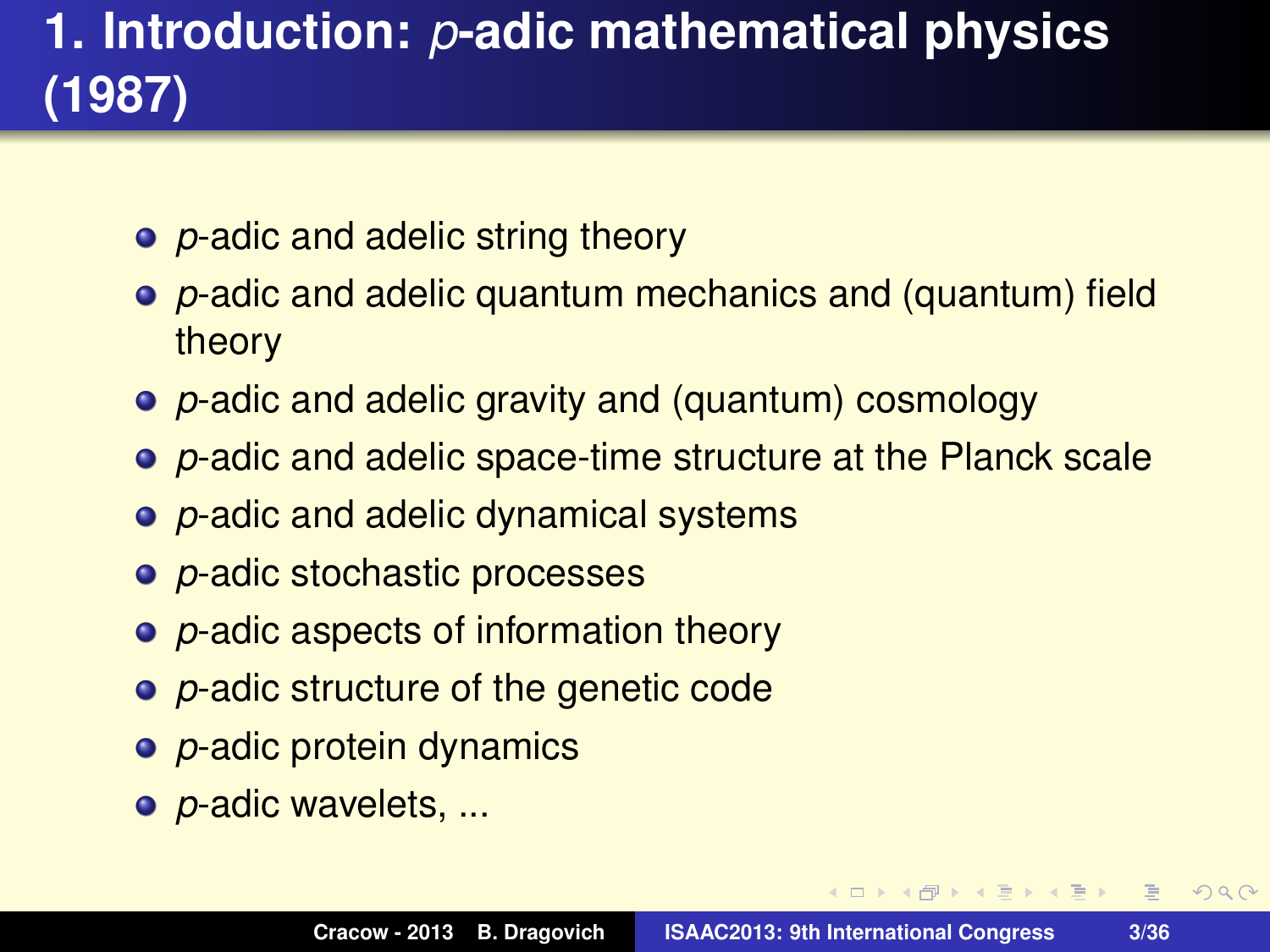# **1. Introduction: international interdisciplinary journal "***p***-Adic Numbers, Ultrametric Analysis and Applications"**

| Volume 1. Number 1<br>ISSN: 2070-0466<br>January-March 2009                                                     | ISSN: 2070-0466<br>Editor-Jo-Chief<br><b>Igor V. Volovich</b><br>Steklov Mathematical Institute, Moscow, Russia.<br>Address for communities of<br>avAdir Norshow, Ellmaretric Analysis and Applications, Gubicin St. R. Moscow, 119991 Russia.<br>Tel: 7 (493) 1958-5781.<br>E-mail: p-adics@mi.ray.ru<br><b>Executive Secretary</b><br>Deputy Editor-in-Chief<br>Sereey V. Kegypyy<br><b>Branks Dragovich</b><br>Steklov Mathematical Institute, Moscow, Russia.                                                                                                                                                                                                                                                                                                                                                                                                                                                                                                                                                                                                                                                                                                                                                                                                                                                                                                                                                                                                                                                                                                                                                                                                                                                                                                                                                                                                                                                                                                                                                                                                                                                                                                                   |
|-----------------------------------------------------------------------------------------------------------------|-------------------------------------------------------------------------------------------------------------------------------------------------------------------------------------------------------------------------------------------------------------------------------------------------------------------------------------------------------------------------------------------------------------------------------------------------------------------------------------------------------------------------------------------------------------------------------------------------------------------------------------------------------------------------------------------------------------------------------------------------------------------------------------------------------------------------------------------------------------------------------------------------------------------------------------------------------------------------------------------------------------------------------------------------------------------------------------------------------------------------------------------------------------------------------------------------------------------------------------------------------------------------------------------------------------------------------------------------------------------------------------------------------------------------------------------------------------------------------------------------------------------------------------------------------------------------------------------------------------------------------------------------------------------------------------------------------------------------------------------------------------------------------------------------------------------------------------------------------------------------------------------------------------------------------------------------------------------------------------------------------------------------------------------------------------------------------------------------------------------------------------------------------------------------------------|
|                                                                                                                 |                                                                                                                                                                                                                                                                                                                                                                                                                                                                                                                                                                                                                                                                                                                                                                                                                                                                                                                                                                                                                                                                                                                                                                                                                                                                                                                                                                                                                                                                                                                                                                                                                                                                                                                                                                                                                                                                                                                                                                                                                                                                                                                                                                                     |
|                                                                                                                 |                                                                                                                                                                                                                                                                                                                                                                                                                                                                                                                                                                                                                                                                                                                                                                                                                                                                                                                                                                                                                                                                                                                                                                                                                                                                                                                                                                                                                                                                                                                                                                                                                                                                                                                                                                                                                                                                                                                                                                                                                                                                                                                                                                                     |
| <b>p-ADIC NUMBERS,</b><br><b>ULTRAMETRIC</b><br><b>ANALYSIS AND</b><br><b>APPLICATIONS</b>                      | Institute of Physics, Belgrade, Serbia.<br><b>EDITORIAL BOARD</b><br>Jese Aguaya, Universidad de Concepcion, Concepcion, Chile; Sargio Albevario, Universität Bonn, Bonn, Germany;<br>Visibnir S. Anadda, Loncocoov Moscow State University, Moscow, Ressia. Jesus Aranjo, University of Cantabria, Santander, Spain:<br>Irina Va. Araf'aya Sokiny Mathematical Institute, Measure, Rapping<br>Vladik A. Avetiur, Senance Institute of Chemical Physics, Moserw, Ressia;<br>Alain Encasont, Universite Blaise Pascal, Clamont-Featast, France; Paul H. Frampton, University of North Carolina, Chapel Hill, USA.<br>Peter G.O. Freend, University of Chicago, Chicago, USA; Shai Haran, Technico: - Janel Institute of Technology, Haifa, Israel;<br>Pri-Cha Ha. Stundong University, Jimm. Ching; Hiroshi Kamdio, Tekyo University of Science, Tokyo, Japan<br>Andrei Yu, Khrennikov, Visco University, Visco, Sweden; Anatoly N. Knelpabel, Institute of Mothematics, Kiew, Ukraine;<br>Mathle Marcelli, California Institute of Technology, CA, USA; Makadas D. Minuter, Kazan State University, Kazan, Remin;<br>Farrakh M. Mokhamedov, International Islamic University Malaysia, Kuantan, Malaysia;<br>Flora Martagh, Science Foundation Ireland, Dublin, Ireland; and University of London, London, UK;<br>Giorgio Parlol, Università di Roma La Sapienza, Roma, Italy; Vakev V. Radyno, Belarusian State University, Minsk, Belarus;                                                                                                                                                                                                                                                                                                                                                                                                                                                                                                                                                                                                                                                                                                                                        |
| <b>Editor-in-Chief</b><br>ΜΠΦ<br>laor V. Volovich<br>SCOPE<br>http://www.goalk.na<br>https/www.apringerlink.com | Peter Schneider, Mathematisches Instinz, Müncar, Germany, Dinesh S.Thakar, University of Arizona, Tucson, USA;<br>Veeravalli S.Varadaradas, University of California, Los Angeles, CA, USA; France Vivaldi, University of London, London, UK:<br>Vasiliy S. Vladimirov, Stekley Mathematical Institute, Moscow, Ressist.<br>Evanny I, Zelenov, Steklov Mathematical Institute, Moscow, Romia<br>This is a new international interdisciplinary journal which is going to publish original articles, short communications, and reviews on progress in p-adic<br>addic and ultraments developments in the Editoring research press. mathematical phenics, quantum sheary, swing theory, enominately researchered life sel-<br>excer, mathematical analysis, number theory, algebraic geometry, non-Anihimedean and non-commutative generaty, theory of finite fields and rings, rep-<br>resentation theory, functional analysis and graph theory, classical and question information, energetary sciences, cryptography, image analysis, cognitive<br>models, neural networks and bioisformatics; complex systems, dynamical systems, stochastic processes, hisranity stractures, modeling, control theory, eco-<br>nonics and sociology; meancopic and nato systems, disordered and chaotic systems, spin glasses, macrometershes, medievator apparation, hisparymen,                                                                                                                                                                                                                                                                                                                                                                                                                                                                                                                                                                                                                                                                                                                                                                                                                 |
| PLEIADES PUBLISHING<br>MAHK "HAVKA/INTERPERIODICA"<br>Distributed by 2 Springer                                 | genvesics and biology, and other related fields.<br>a Adi-Analysi, Uleanesi Analysis and Andication is available OSLISE to administration were applicable to the con-<br>p-Adv Numbers, Cilvanotric Analysis and Application: (ISSN, 2070-0495 prior version, 1555); 2070-0474 electronic version) is published 4 issues per year<br>by PLEIADES PUBLISHING, LTD, ale-Springer, 233 Spring Street, 6th Floor, New York, NY 19813. Pulsedcale postage juick at New York, NY and add-<br>tional musing offices. POSTMASTER: Send address changes to p.-kdy Numbers. Climaters: Analysis and Applications. Springer, 233 Spring Street, Naw<br>Tel. NY 13011-15.8.<br>Violume 1 (4 issues) is published in 2009.<br>Subscription Rates, Orders, Impairies: Please contact the Springer Customer Sonice for the latest information:<br>The American (North, South, Central America and the Cordibion); Springer Journal Fulfillment, P.O. Box 2485, Secureon, NJ 07096-2485, USA.<br>TEL: 836-SPR/VOER (771-8643); TEL: +1-201-348-4053 (remide US and Consider FAX: +1-201-348-4505; E-MASL: journals sy/Pspringer.com.<br>Outside the American via a bookseller or Springer Distribution Center Großf, Habendrause 7, 69126 Holds/Berg, GERMANT<br>TEL: +P-6221-345-4304; FAX: +P-6221-345-4228; S-MAE; subscription/Paintent.com.<br>Cancellations must be received by September 30 to take effect at the end of the same year.<br>Change of addresse Allow six weeks for all changes to become effective. All communications should include both sild and new addresses (with postal codes)<br>and should be accompanied by a mading label from a second hour. Microflaws additions are available from ProQuest at http://www.if.proquest.com/unit/<br>PERLISHER<br>PLEASES PUBLISHING LTD.<br>410 INTERNATIONAL ACADEMIC PUBLISHING COMPANY "NAEKA/INTERPERIODICA", PROFSOYUZNAVA UL 90, MOSCOW, 117997, BUSIDA<br>TEL: T1201) 116, 1600 FAX: T1201) 336-2600; E-MAX: compress President PER, how Perent and re-<br>The instead was framded in 2008.<br>Original Busine Editors Copyright @ 2009 @ @ @ @ @ @<br>Copyright @ 2009 by Flexion Publishing, Ltd.<br>Primad in the UKA. |

**Cracow - 2013 B. Dragovich ISAAC2013: 9th International Congress 4/36**

 $QQQ$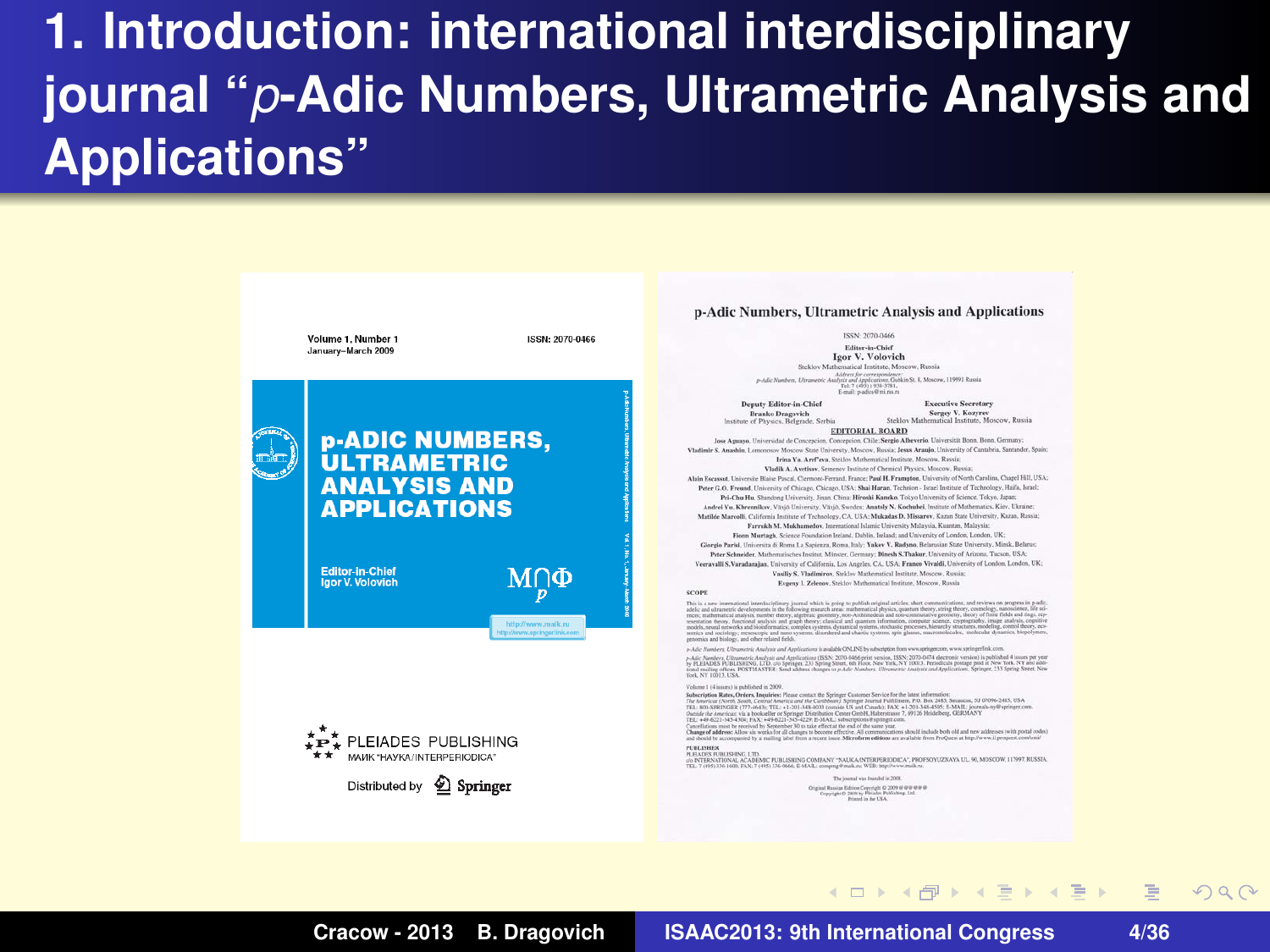# **1. Introduction: international conferences on** *p***-adic mathematical physics**

Workshop on *p*-adic methods in modeling complex systems, Bielefeld, April 2013.

 $\bullet$ 



2<sup>nd</sup> International Conference on p-Adic Mathematical Physics Belgrade, 2005

 $2Q$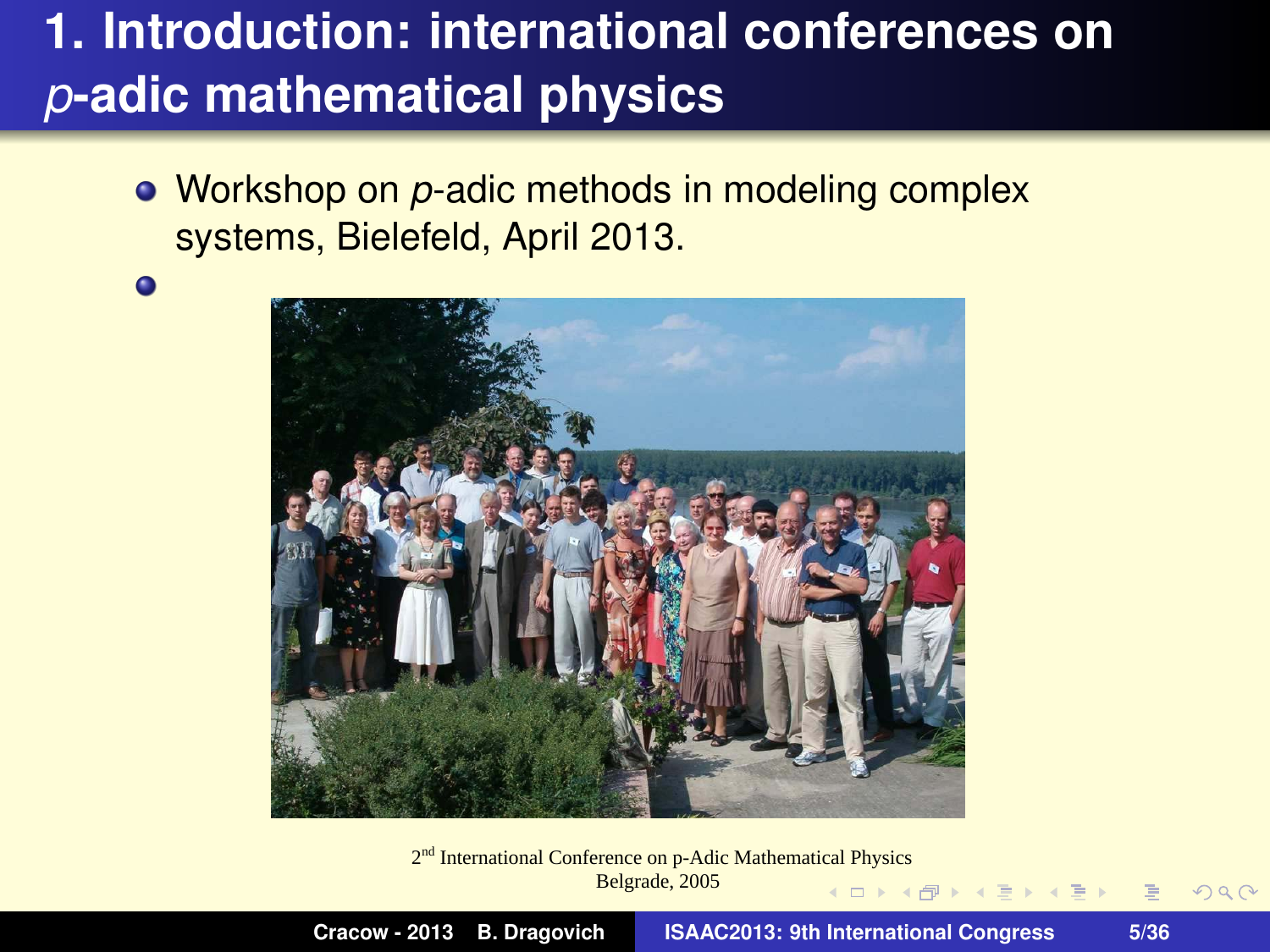- discovered by Kurt Hensel (1861-1941) in 1897.
- Any *p*-adic number (*x* ∈ Q*<sup>p</sup>* ) has a unique canonical representation

$$
x=p^{\nu(x)}\sum_{n=0}^{+\infty}x_n p^n, \ \nu(x)\in\mathbb{Z}, \ x_n\in\{0, 1, \cdots, p-1\}
$$

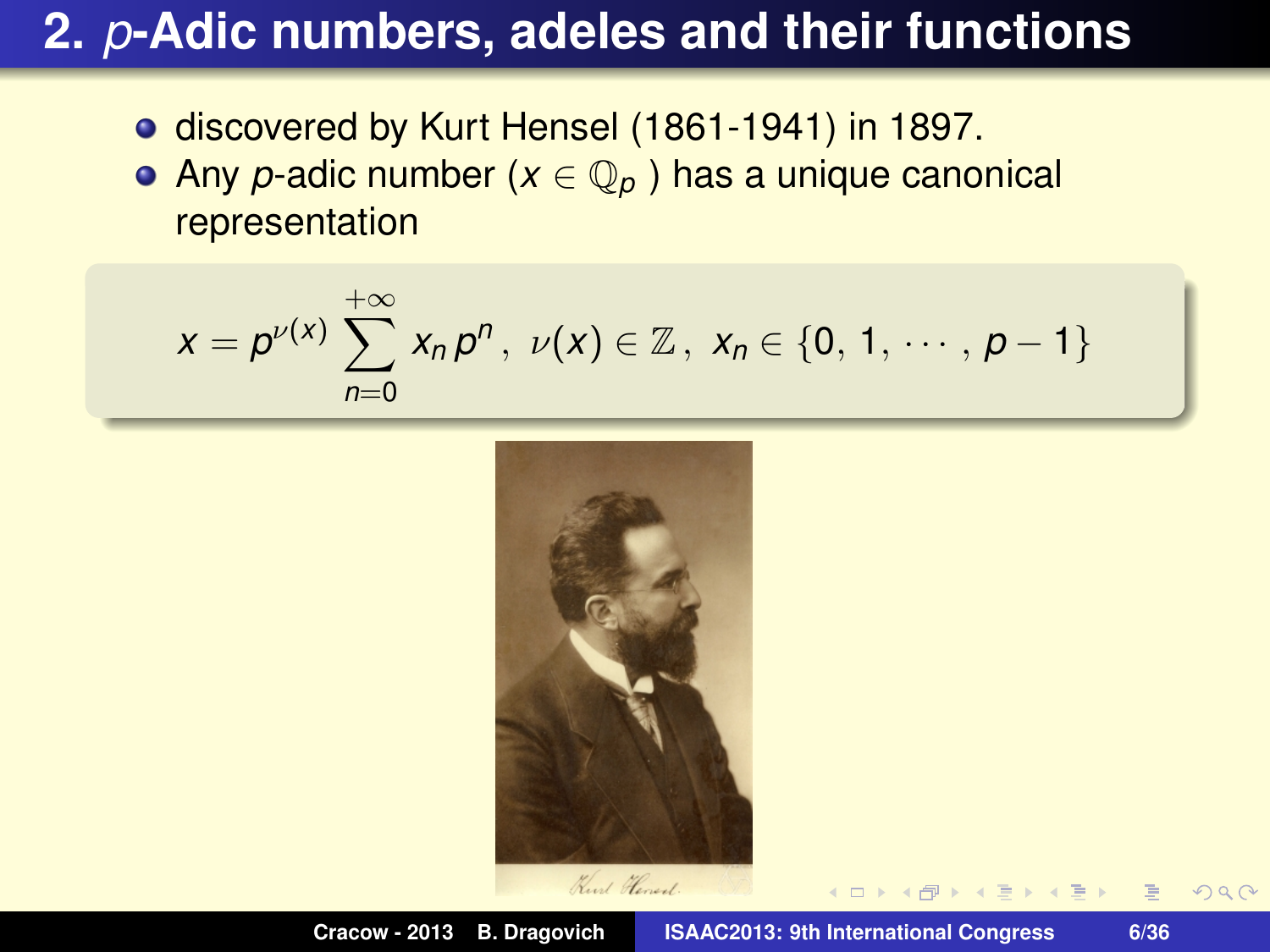- *p***-adic numbers have not natural ordering**
- *p*-adic numbers cannot be completely visualized in real Euclidean space: partial visualization by trees and fractals





All triangles are isosceles. There is no partial intersection of balls. Any point of a ball is its center.

**Cracow - 2013 B. Dragovich ISAAC2013: 9th International Congress 7/36**

 $\triangleright$   $\rightarrow$   $\exists$   $\triangleright$   $\rightarrow$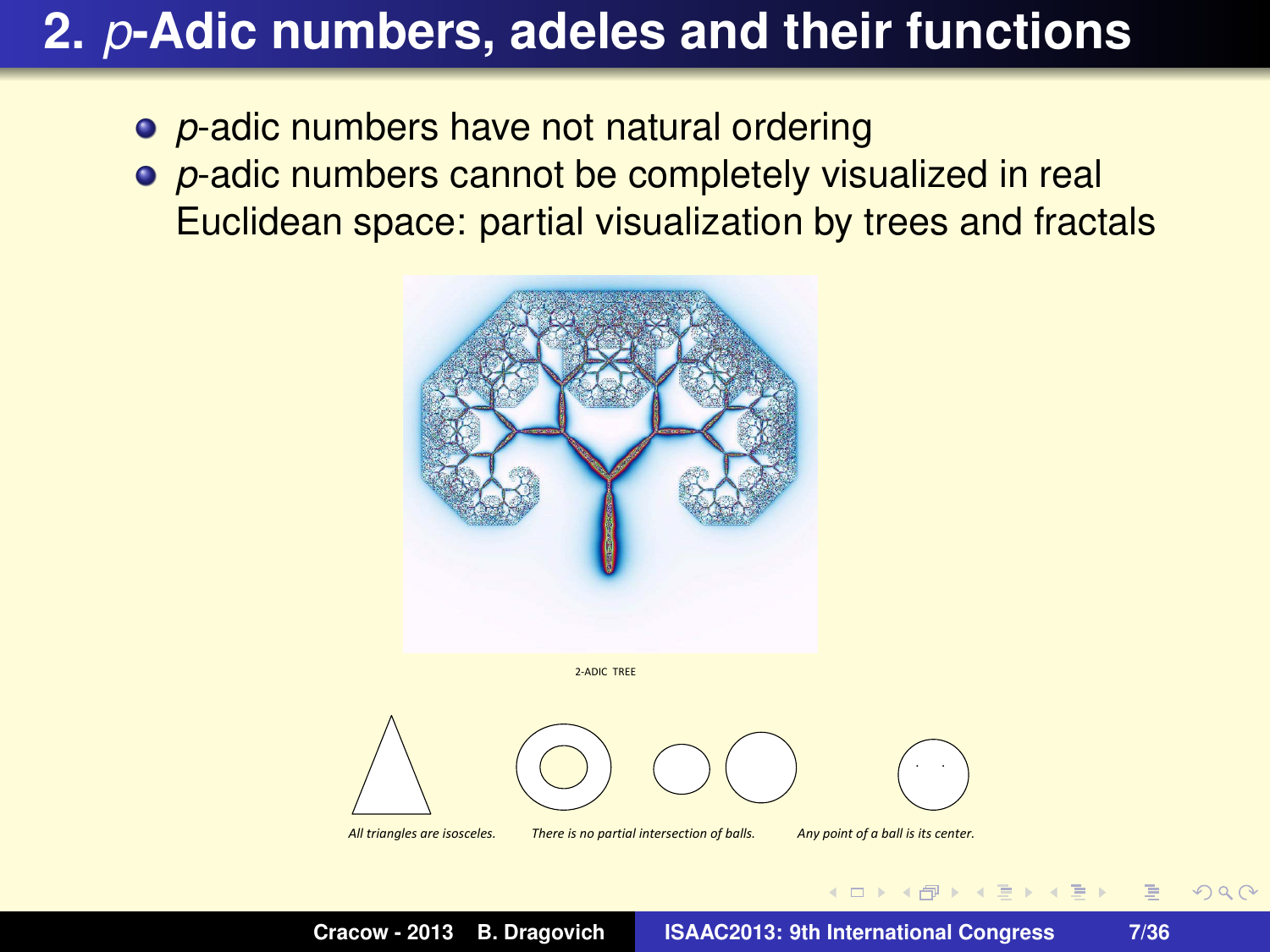- $\bullet$  Ostrowski theorem: Any nontrivial norm on  $\circledcirc$  is equivalent to usual absolute value or to *p*-adic norm, where *p* is any prime number  $(p = 2, 3, 5, 7, 11, ...)$ .
- *p*-adic norm of  $x \in \mathbb{Q}$ :  $|x|_p = |p^{\nu} \frac{a}{b}|_p = p^{-\nu}$ ,  $\nu \in \mathbb{Z}$ .
- $\bullet$  Q is dense in  $\mathbb{Q}_p$  and  $\mathbb{R}$ .
- **Completion of Q with respect to p-adic distance gives the** field Q*<sup>p</sup>* of *p*-adic numbers, in analogous way to construction of the field  $\mathbb R$  of real numbers.



*日* ▶ ( 호 ) ( 호 ) ( 호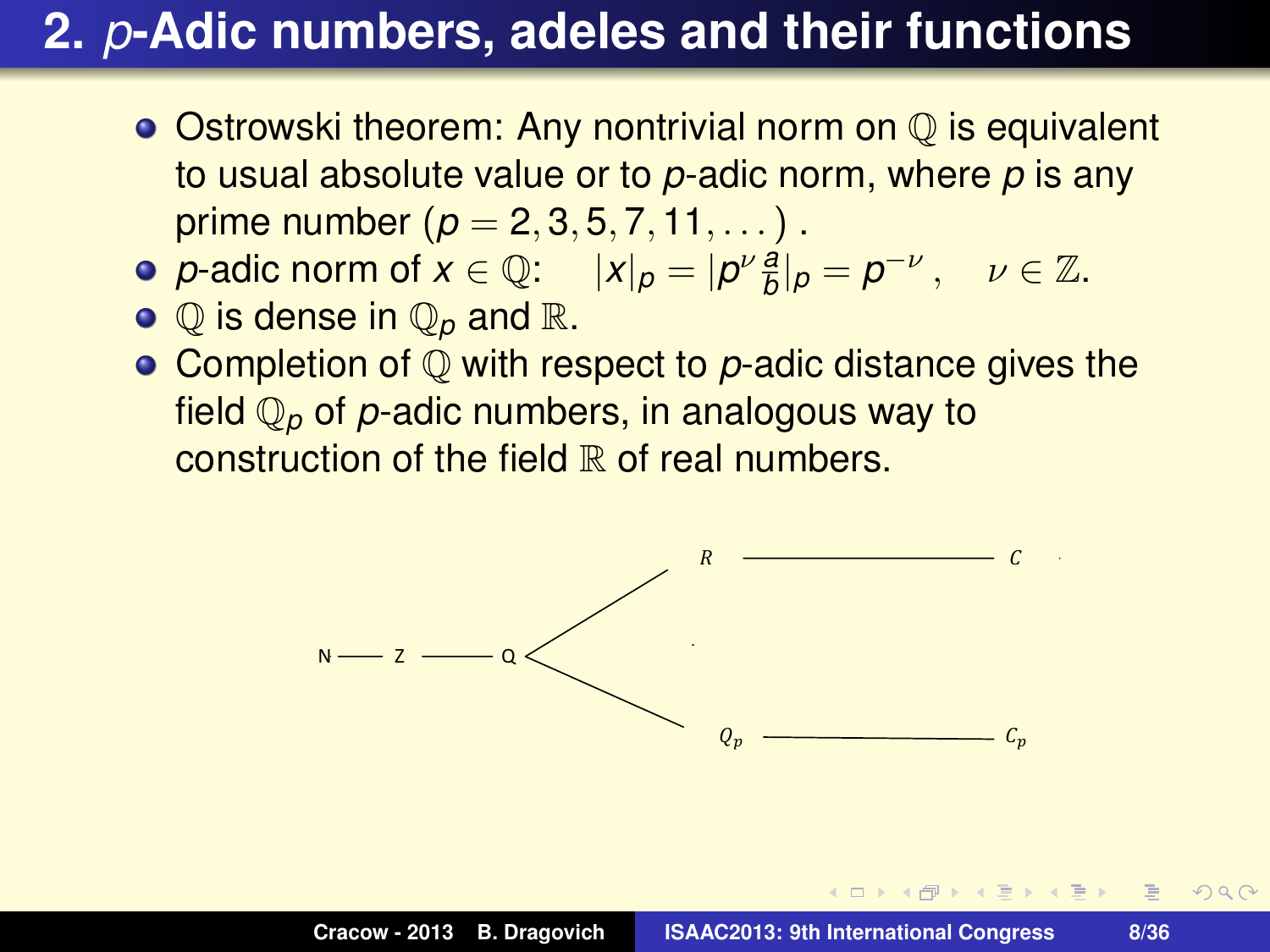- There are mainly two kinds of analysis of *p*-adic variable: (*i) p-adic valued functions of p-adic variable (ii) complex (real) valued functions of p-adic variable.*
- *Usual complex-valued functions of p-adic argument are:*

$$
\pi_{s}(x) = |x|_{p}^{s}, \quad \chi_{p}(x) = \exp 2\pi i \{x\}_{p}, \quad \Omega(|x|_{p}) = \begin{cases} 1, & |x|_{p} \leq 1 \\ 0, & |x|_{p} > 1. \end{cases}
$$

*Analysis of complex (real) valued functions of p-adic (and real) variables is necessary to connect models with measurements.*

 $\mathbf{A} \in \mathbb{R}$  ,  $\mathbf{A} \in \mathbb{R}$  ,  $\mathbf{A} \in \mathbb{R}$ 

画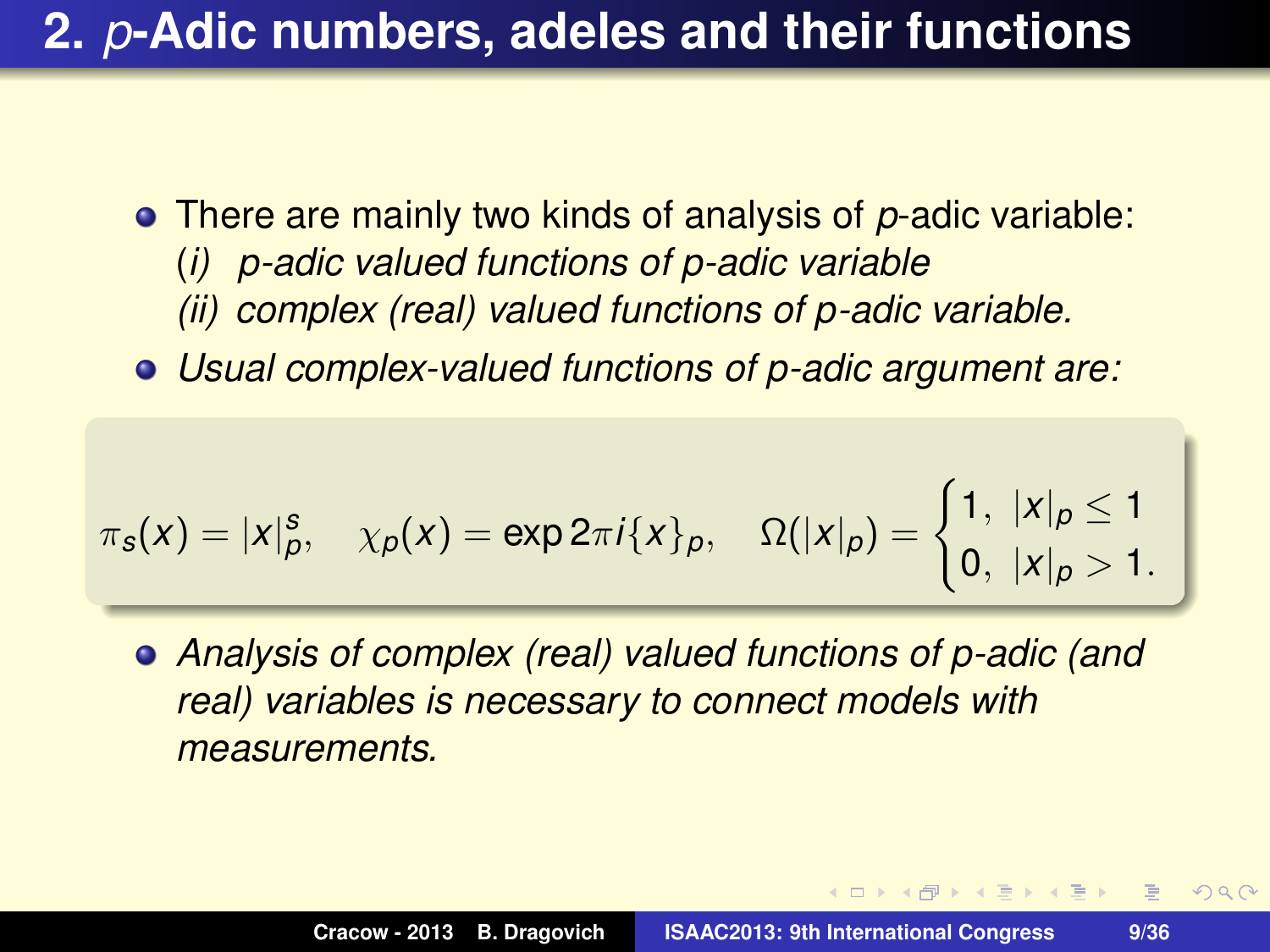**•** Real and *p*-adic numbers are unified by adeles. An adele  $\alpha$ is an infinite sequence

$$
\alpha = (\alpha_{\infty}, \, \alpha_2, \, \alpha_3, \, \cdots, \, \alpha_p, \, \cdots), \quad \alpha_{\infty} \in \mathbb{R}, \, \alpha_p \in \mathbb{Q}_p
$$

where for all but a finite set P of primes p one has that  $\alpha_p \in \mathbb{Z}_p = \{x \in \mathbb{Q}_p : |x|_p \leq 1\}$ , i.e. *p*-adic integers.

**o** Space of adeles

$$
\mathbb{A} = \bigcup_{\mathcal{P}} \mathcal{A}(\mathcal{P})\,,\quad \mathcal{A}(\mathcal{P}) = \mathbb{R}\times \prod_{\boldsymbol{\rho}\in \mathcal{P}} \mathbb{Q}_{\boldsymbol{\rho}}\times \prod_{\boldsymbol{\rho}\notin \mathcal{P}} \mathbb{Z}_{\boldsymbol{\rho}}\,.
$$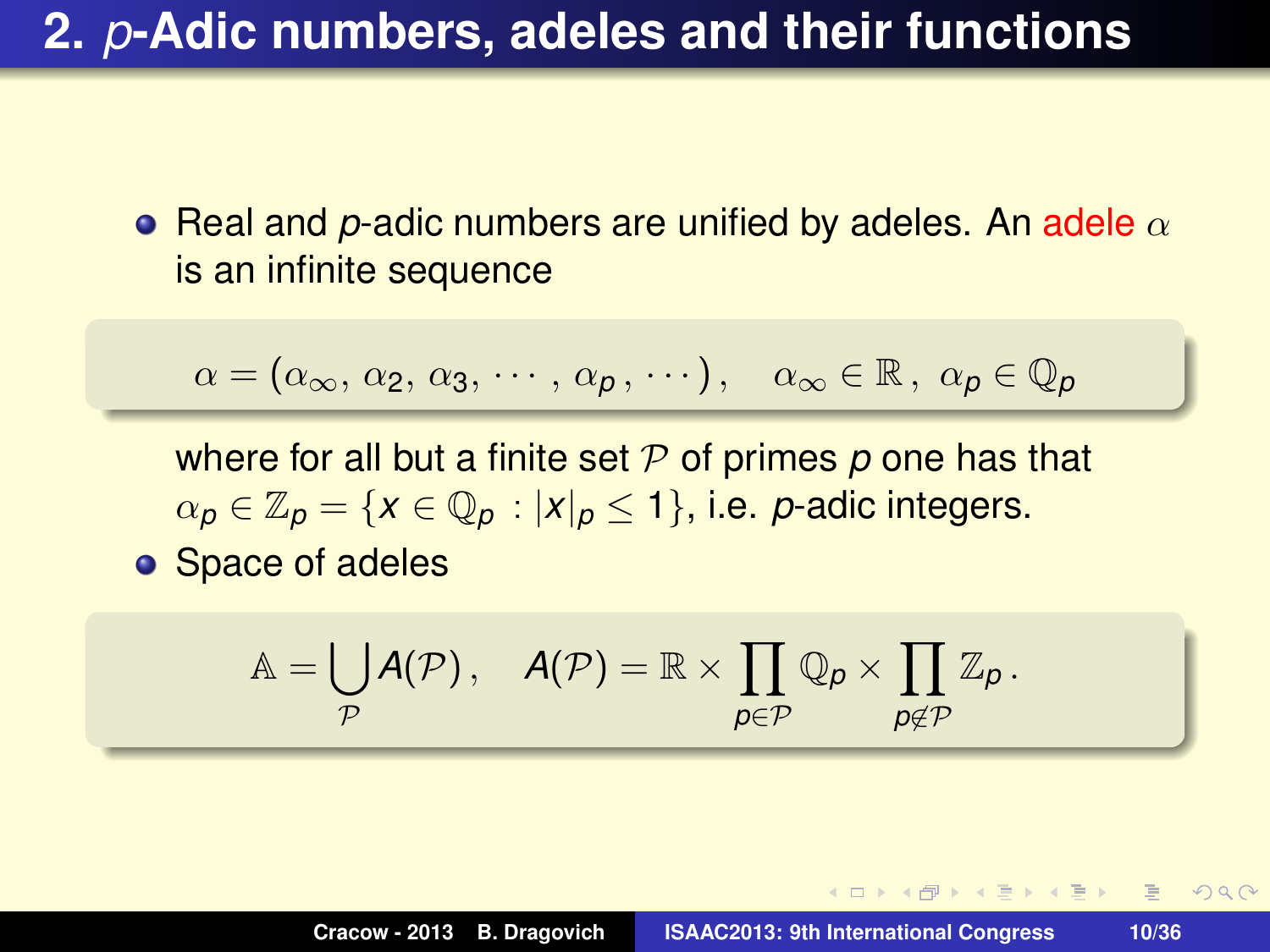#### Connection of *p*-adic and real properties of rational numbers

$$
|x|_{\infty} \times \prod_{p \in \mathbb{P}} |x|_{p} = 1, \text{ if } x \in \mathbb{Q}^{\times}
$$

$$
\chi_{\infty}(x) \times \prod_{p \in \mathbb{P}} \chi_p(x) = 1, \text{ if } x \in \mathbb{Q}
$$

$$
\chi_{\infty}(x) = \exp(-2\pi ix), \quad \chi_p(x) = \exp 2\pi i \{x\}_p
$$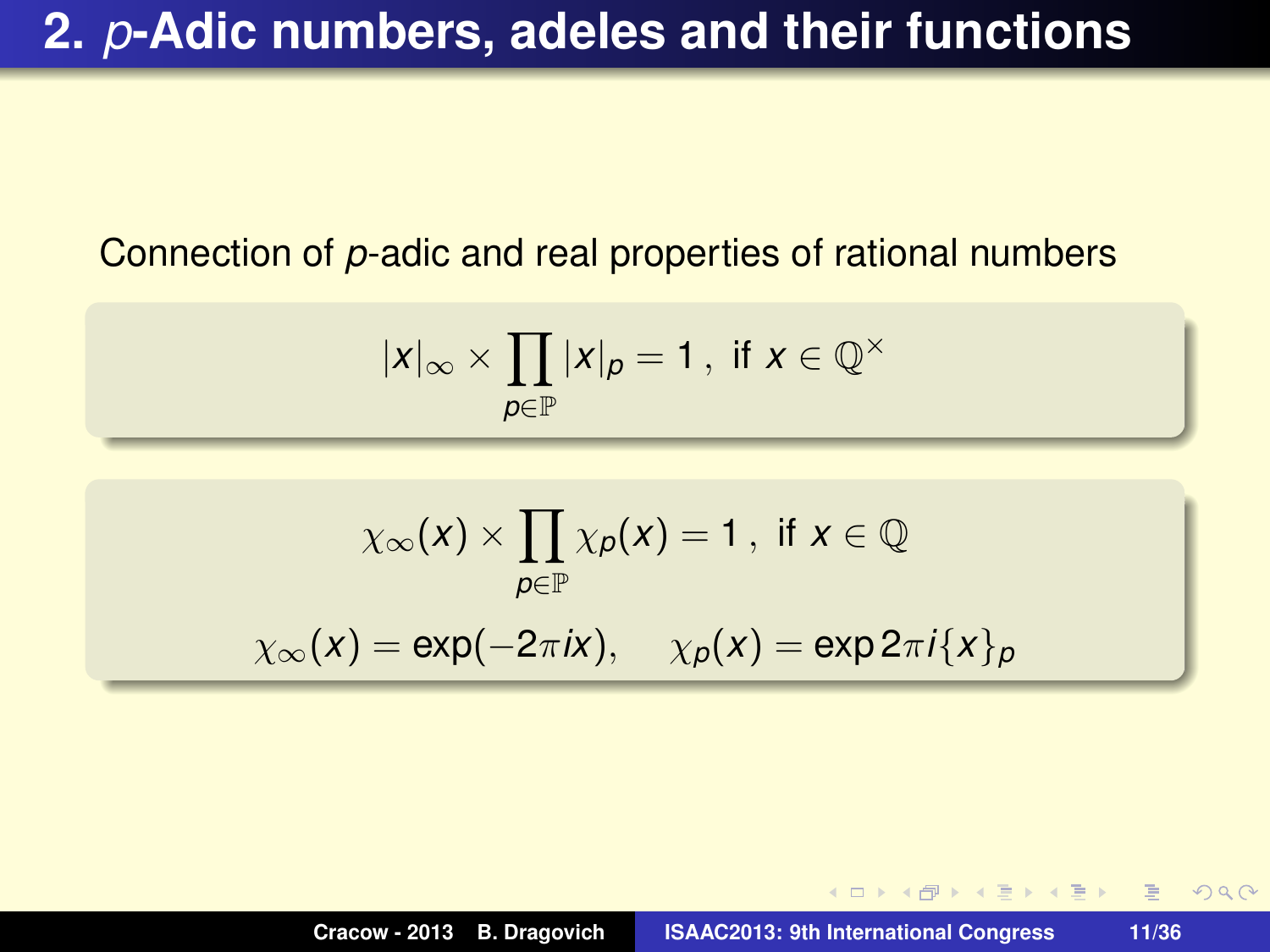### **2. Rational numbers and measurements**

- Any measurement can be viewed as measurement of a distance.
- Measurement of a distance is comparison of its length with unit length.
- Result of measurement is a rational number with an error.
- This rational number is a real, but not a *p*-adic, number.
- Measurement is related to the Archimedes axiom in geometry.
- According to quantum gravity one cannot measure distances smaller than the the Planck length:

 $\Delta x \geq \ell_P = \sqrt{\frac{G\hbar}{c^3}}$ *c* <sup>3</sup> ∼ 10−33*cm*. This is limit for application of real numbers in micro-world and an window for application of *p*-adic numbers and adeles.

K 御 > K 重 > K 重 > →

 $E$   $\Omega$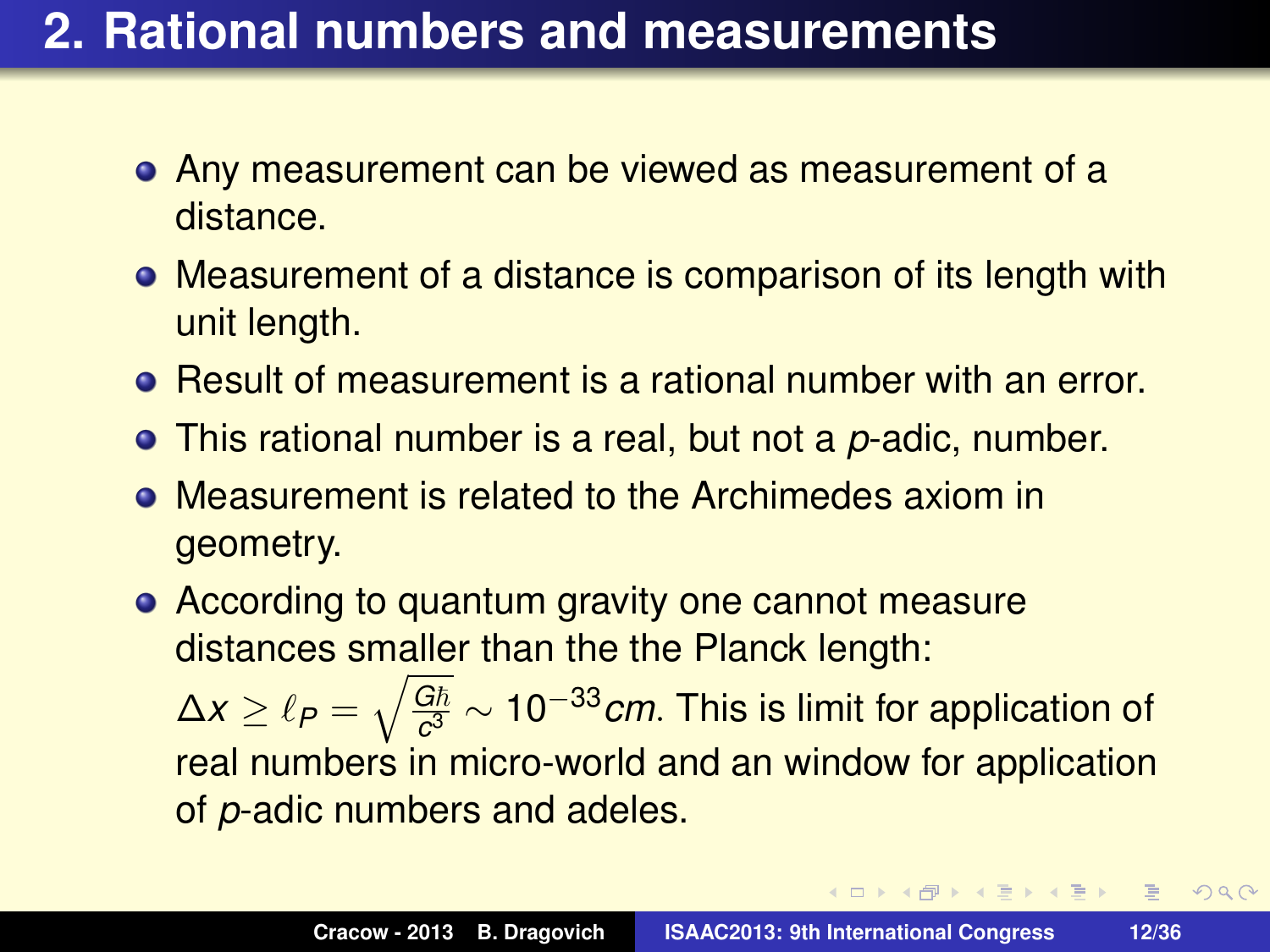

Applications must contain complex (real) valued functions of *p*-adic (or adelic) argument. At a hidden level applications can also contain *p*-adic (or adelic) valued functions of *p*-adic (or adelic) valued arguments.

- At the Planck scale and string theory.
- Gravity theory and cosmology.
- $\bullet$  In bioinformation systems genetic code, ....
- In very complex systems with hierarchical structure.
- Some other applications.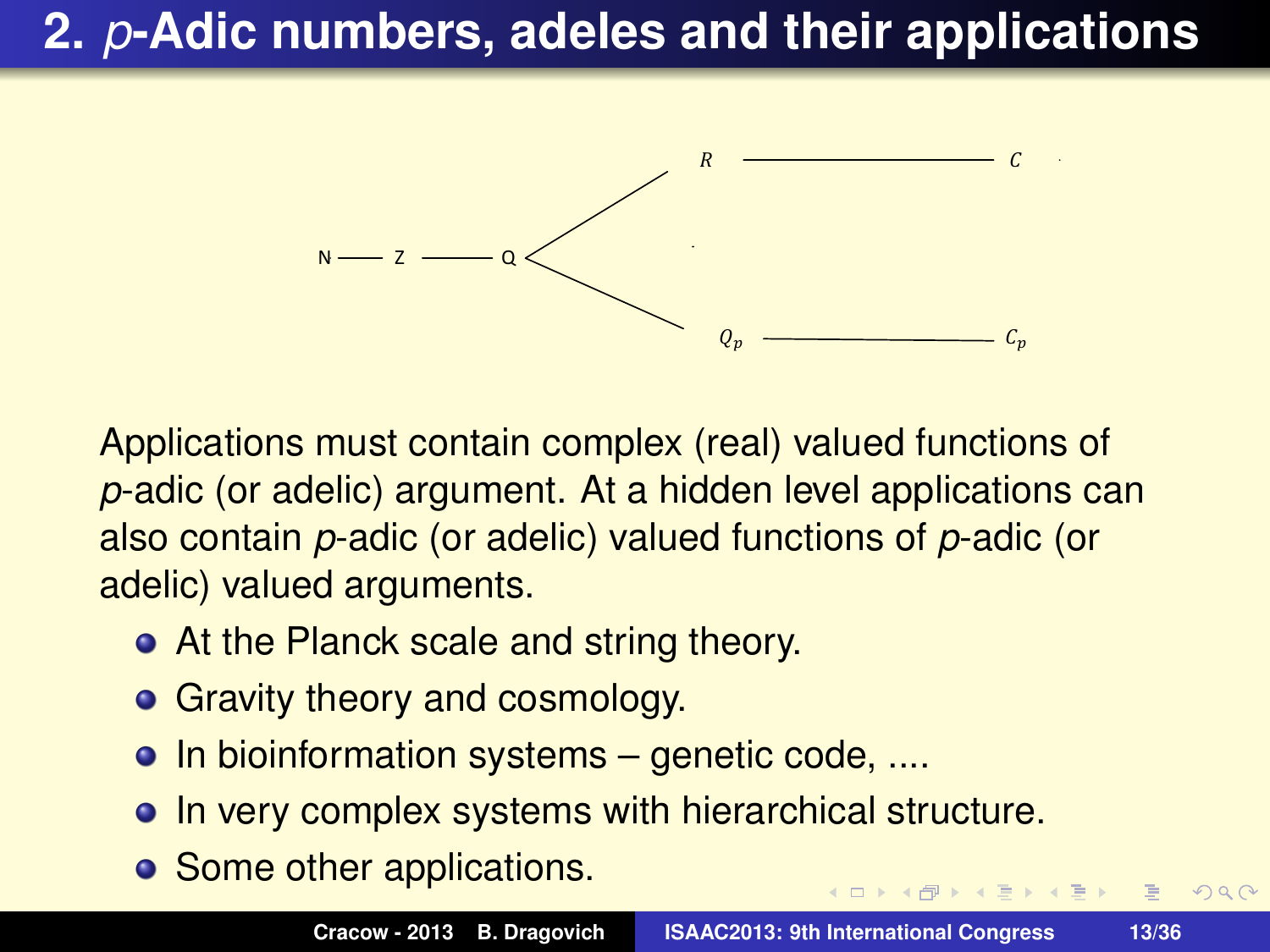## **3.** *p***-Adic and adelic string theory**

Volovich, Vladimirov, Freund, Witten, Dragovich, ...

Electron (*e* <sup>−</sup>) and positron (*e* <sup>+</sup>) scattering *in quantum field theory* and *string theory*.

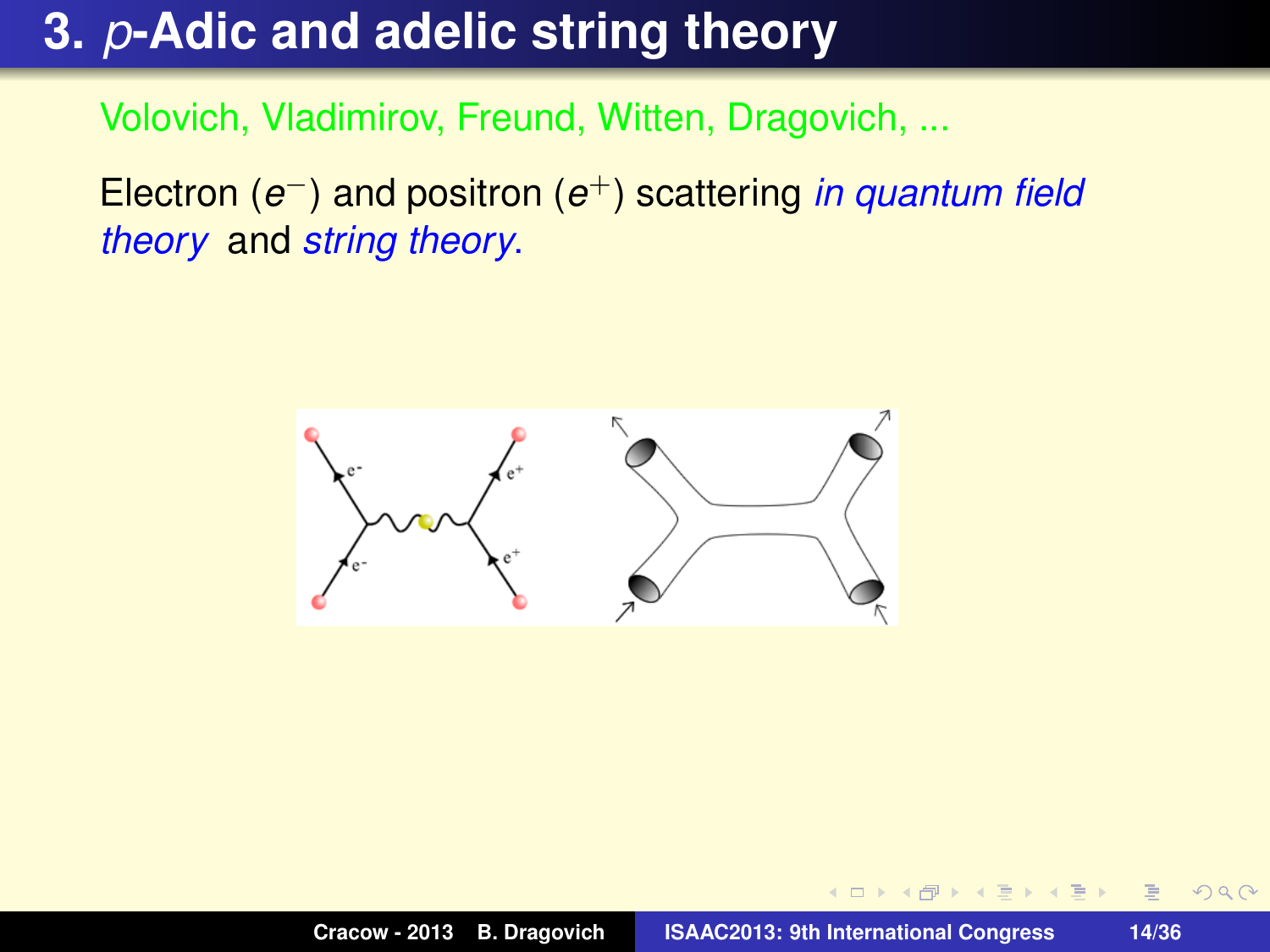## **3.** *p***-Adic and adelic string theory**

String amplitudes:

**• standard crossing symmetric Veneziano amplitude** 

$$
A_{\infty}(a, b) = g_{\infty}^2 \int_{\mathbb{R}} |x|_{\infty}^{a-1} |1 - x|_{\infty}^{b-1} d_{\infty} x
$$

$$
= g_{\infty}^2 \frac{\zeta(1-a)}{\zeta(a)} \frac{\zeta(1-b)}{\zeta(b)} \frac{\zeta(1-c)}{\zeta(c)}
$$

*p*-adic crossing symmetric Veneziano amplitude

$$
A_{p}(a,b) = g_{p}^{2} \int_{\mathbb{Q}_{p}} |x|_{p}^{a-1} |1-x|_{p}^{b-1} d_{p}x
$$
  
=  $g_{p}^{2} \frac{1-p^{a-1}}{1-p^{-a}} \frac{1-p^{b-1}}{1-p^{-b}} \frac{1-p^{c-1}}{1-p^{-c}}$ 

where  $a = -s/2 - 1$  and  $a, b, c \in \mathbb{C}$  and  $a + b + c = 1$ .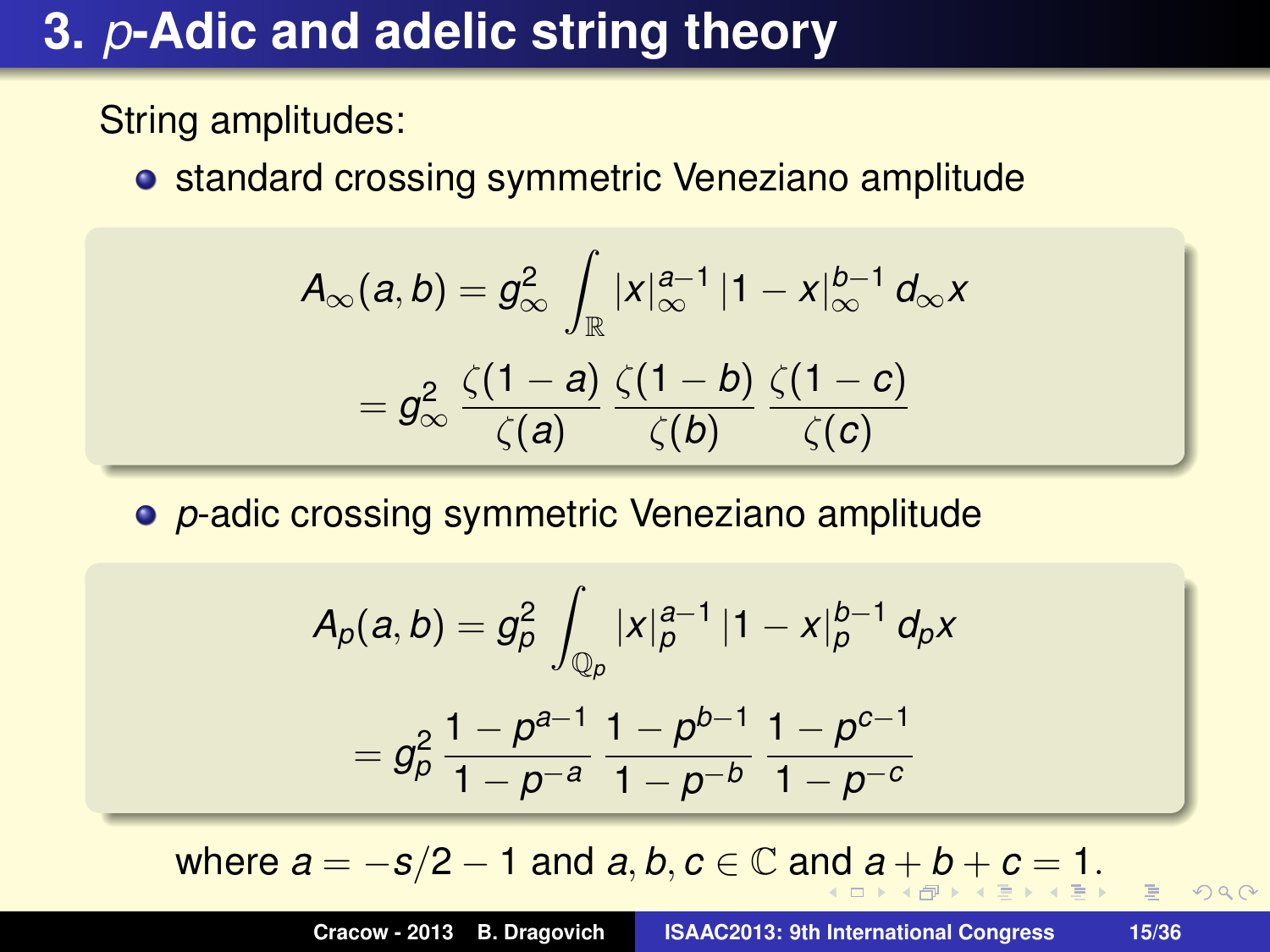#### **• Freund-Witten product formula for adelic strings**

$$
A(a,b)=A_{\infty}(a,b)\prod_{p}A_{p}(a,b)=g_{\infty}^{2}\prod_{p}g_{p}^{2}=const.
$$

Amplitude for real string *A*∞(*a*, *b*), which is a special function, can be presented as product of inverse *p*-adic amplitudes, which are elementary functions.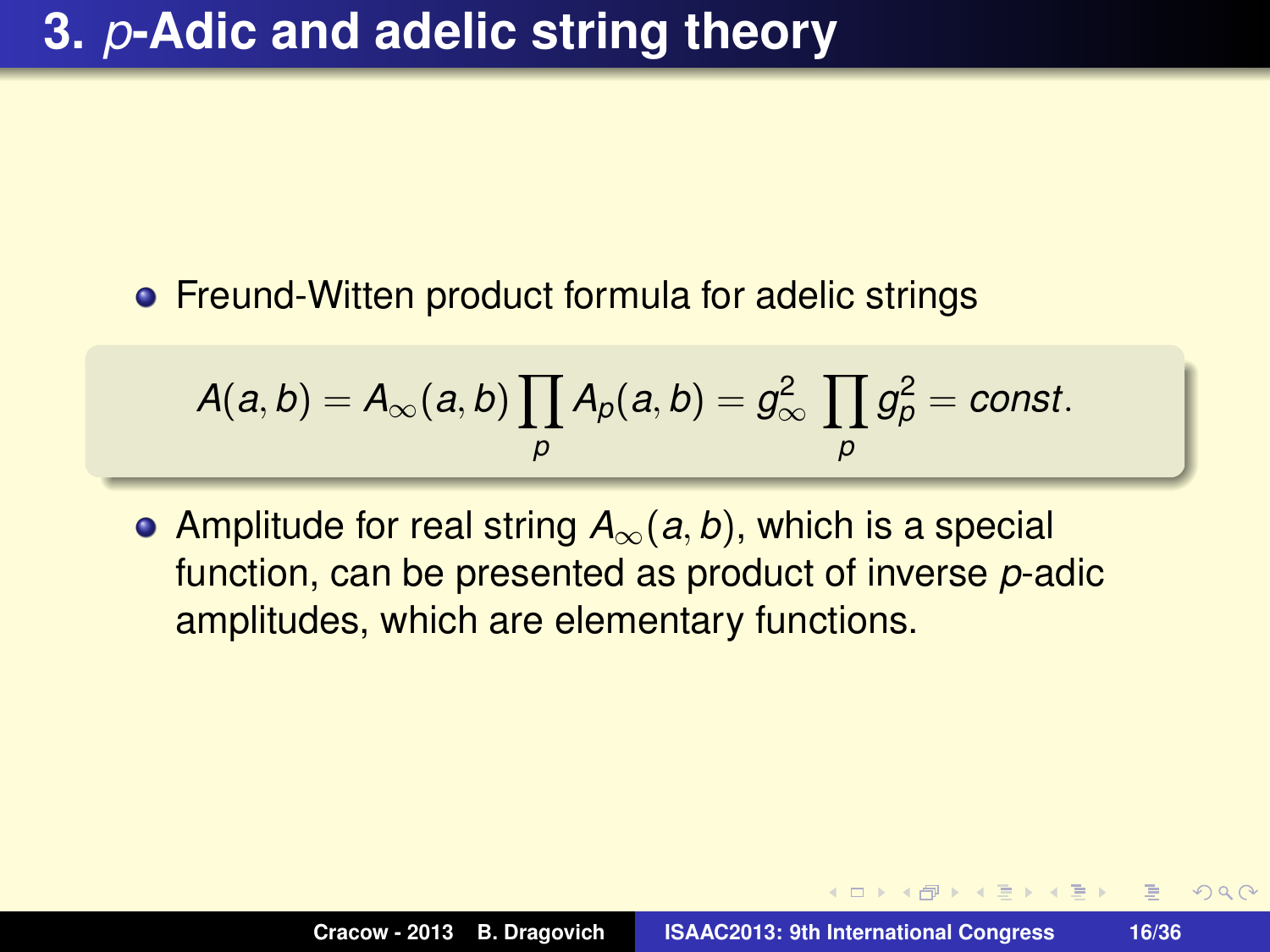## **3.** *p***-Adic and adelic string theory**

- There is an effective field description of scalar open and closed *p*-adic strings. The corresponding Lagrangians are very simple and exact. They describe not only four-point scattering amplitudes but also all higher (Koba-Nielsen) ones at the tree-level.
- The exact tree-level Lagrangian for effective scalar field  $\varphi$ which describes open *p*-adic string tachyon is

$$
\mathcal{L}_p = \frac{m_p^D}{g_p^2} \frac{p^2}{p-1} \Big[ -\frac{1}{2} \varphi \, p^{-\frac{\Box}{2m_p^2}} \, \varphi + \frac{1}{p+1} \, \varphi^{p+1} \Big]
$$

where  $\rho$  is any prime number,  $\Box = -\partial_t^2 + \nabla^2$  is the *D*-dimensional d'Alembertian and metric with signature  $(- + ... +)$  (Freund, Witten, Frampton, Okada, ...).

 $\overline{AB}$   $\rightarrow$   $\overline{B}$   $\rightarrow$   $\overline{B}$   $\rightarrow$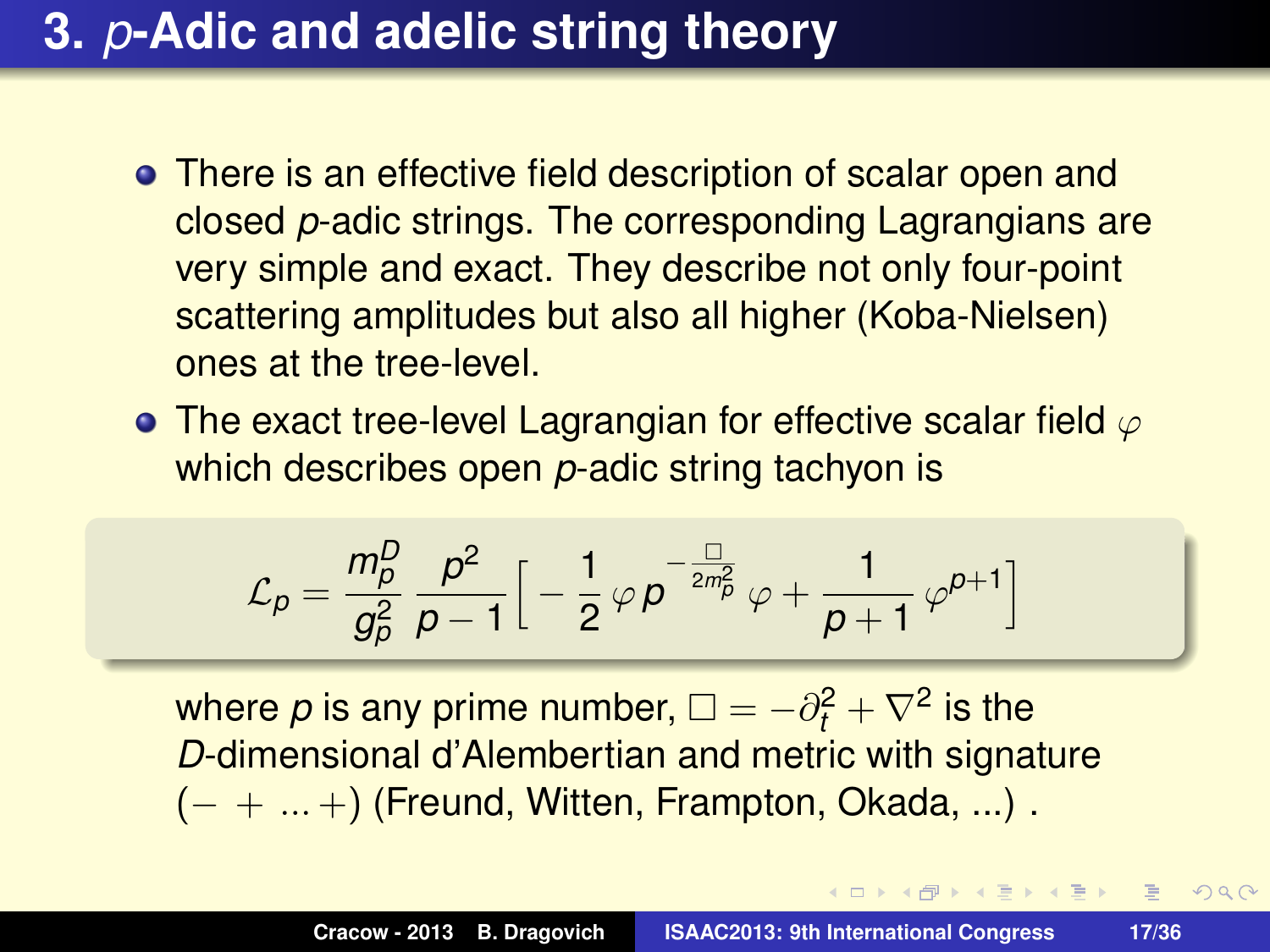- Einstein Theory of Gravity (ETG) and Quantum Theory lie in foundation of modern theoretical physics.
- **General theory of relativity is Einstein theory of gravity..**
- At the cosmic scale there is only gravitational force (interaction). Hence gravitational force governs dynamics of the Universe as a whole.
- Cosmology is a science about the Universe as a whole.
- There are cosmic observational results which have not generally accepted explanation. Two of these observations are: accelerated expansion of the Universe and large velocities of stars in spiral galaxies.

 $\mathbf{A} \oplus \mathbf{B}$   $\mathbf{A} \oplus \mathbf{B}$   $\mathbf{A} \oplus \mathbf{B}$ 

 $2QQ$ E.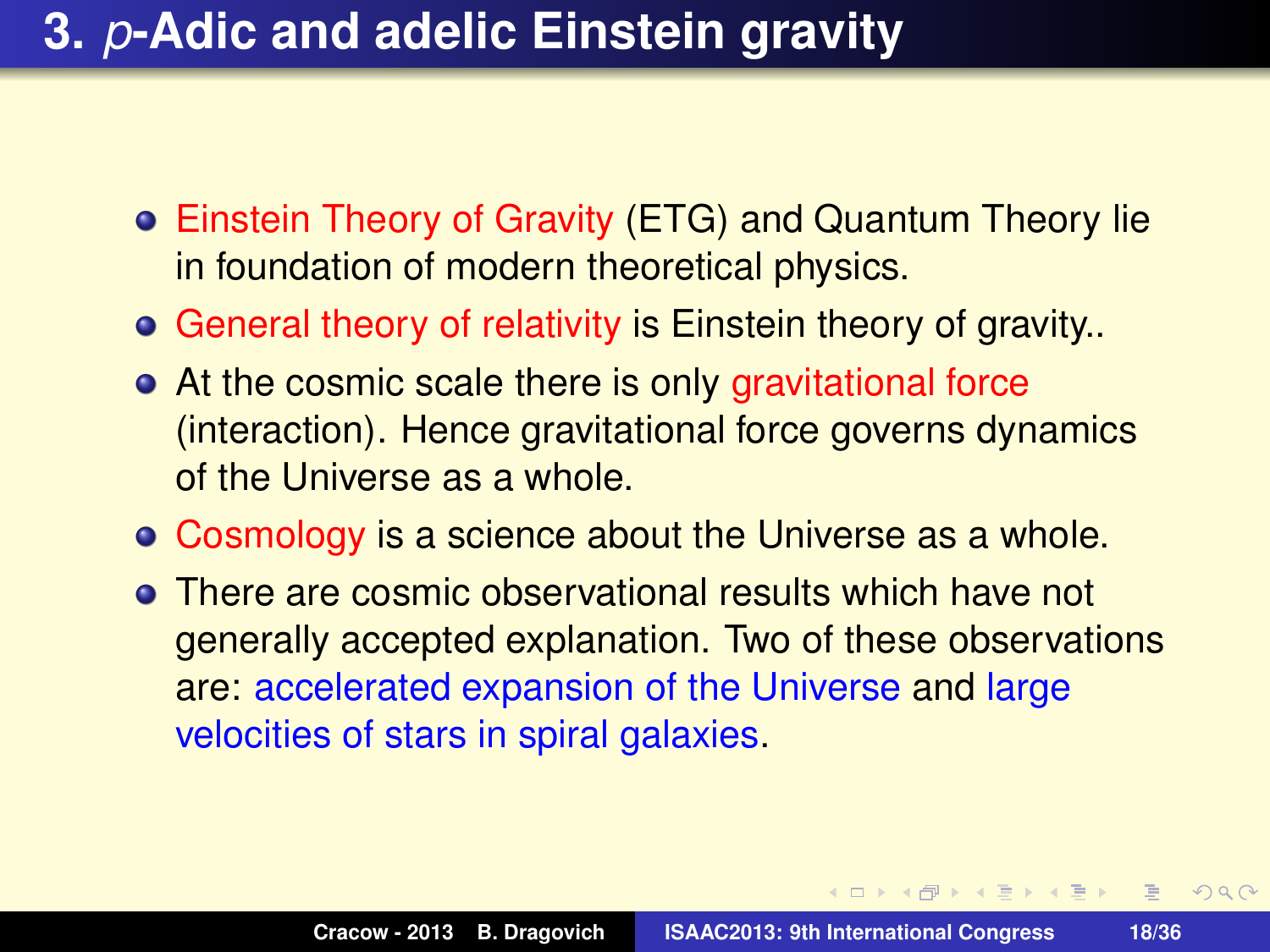- In ETG gravity is presented in terms of the pseudo-Riemannian geometry.
- In (pseudo-)Riemannian geometry distance is defined by  $ds^2 = g_{\mu\nu} dx^{\mu} dx^{\nu}$  with respect to some system of coordinates.
- **•** From metric tensor  $(g_{\mu\nu})$  one can obtain any information about Riemannian space.

$$
g_{\mu\nu}\rightarrow\Gamma_{\mu\nu}^{\alpha}\rightarrow R_{\beta\mu\nu}^{\alpha}\rightarrow R_{\mu\nu}\rightarrow R
$$

Christoffel symbol

$$
\Gamma^\alpha_{\mu\nu}=\frac{1}{2}g^{\alpha\beta}(\partial_\mu g_{\beta\nu}+\partial_\nu g_{\mu\beta}-\partial_\beta g_{\mu\nu})
$$

 $QQQ$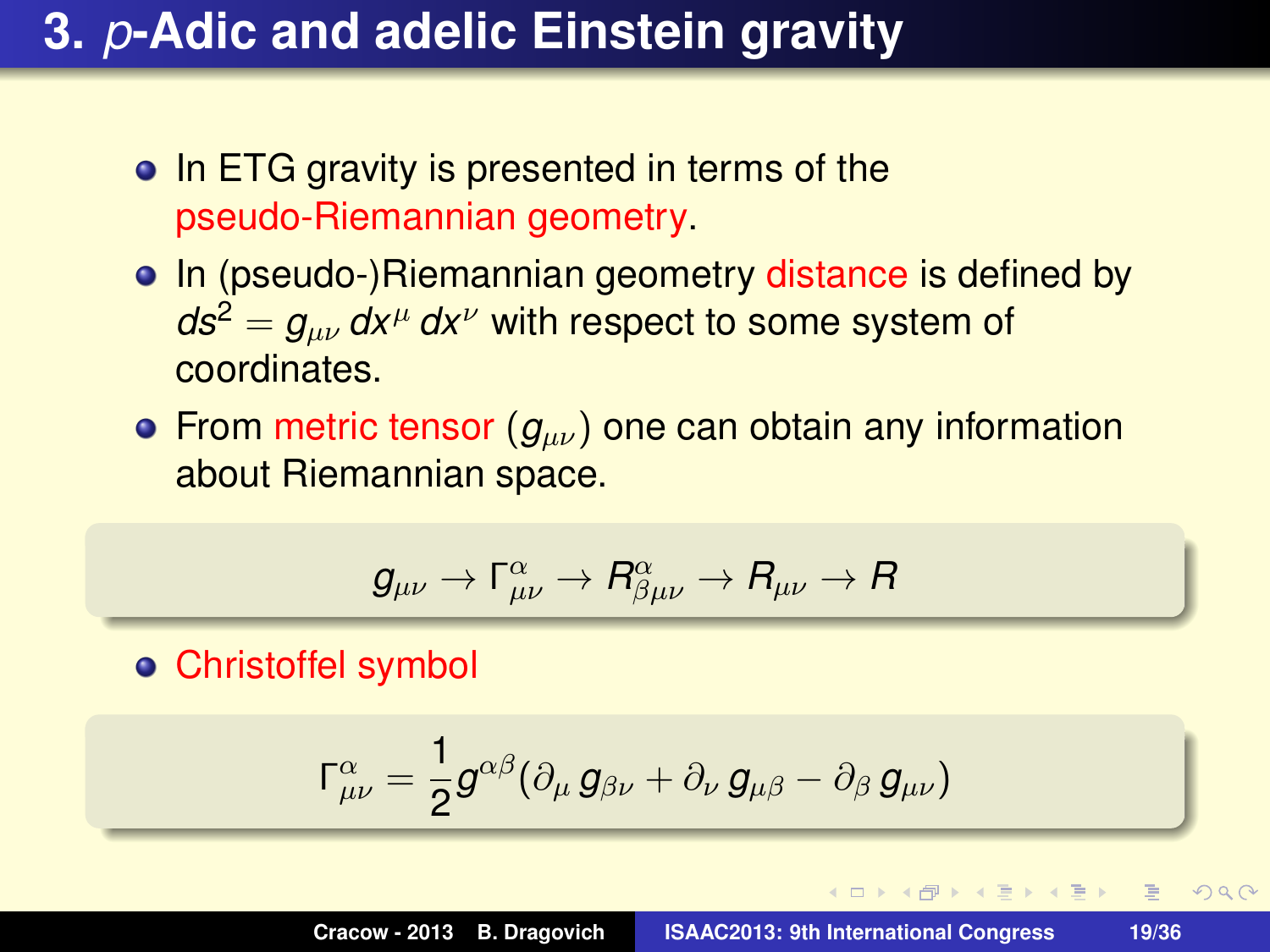#### **• Riemann-Christoffel curvature tensor**

$$
R^{\alpha}_{\beta\mu\nu} = \partial_{\mu}\Gamma^{\alpha}_{\beta\nu} - \partial_{\nu}\Gamma^{\alpha}_{\mu\beta} + \Gamma^{\alpha}_{\mu\gamma}\Gamma^{\gamma}_{\beta\nu} - \Gamma^{\alpha}_{\nu\gamma}\Gamma^{\gamma}_{\mu\beta}
$$

**• Ricci tensor and Ricci scalar** 

$$
R_{\mu\nu}=R^{\alpha}_{\mu\nu\alpha}\,,\qquad R=g^{\mu\nu}\,R_{\mu\nu}
$$

Einstein equations for gravity field (metric tensor)

$$
R_{\mu\nu} - \frac{1}{2} R \, g_{\mu\nu} = \frac{8 \pi G}{c^4} \; T_{\mu\nu} - \Lambda \, g_{\mu\nu}
$$

**Einstein-Hilbert action (***g* is determinant of  $g_{\mu\nu}$ )

$$
S=\frac{1}{16\pi G}\int \sqrt{-g}(R-2\Lambda)d^4x\,,\qquad (c=1)
$$

**Cracow - 2013 B. Dragovich ISAAC2013: 9th International Congress 20/36**

 $2990$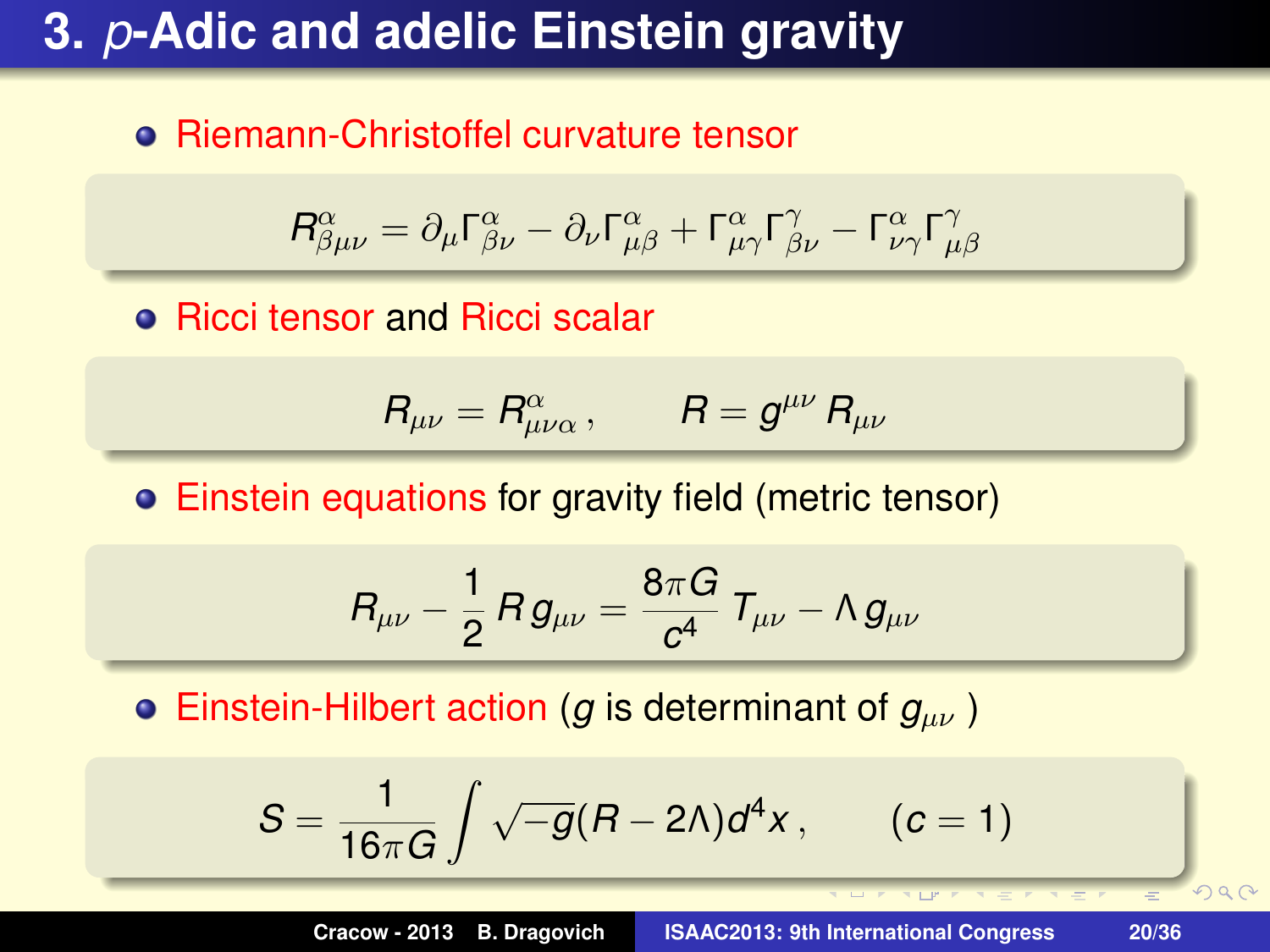- One can formally consider main ingredients of (pseudo)Riemannian geometry and Einstein theory of gravity as *p*-adic valued. It has not direct physical meaning, but can be used in argument of the path integrals.
- We now consider Quantum Cosmology (QC). In QC we are interested in wave function of the Universe, which contains quantum information about the Universe at its very early stage of evolution.
- We use adelic quantum mechanics to obtain adelic wave function of the Universe.
- As a simple example we consider the de Sitter model of the Universe.

 $\mathbf{A} \oplus \mathbf{B}$   $\mathbf{A} \oplus \mathbf{B}$   $\mathbf{A} \oplus \mathbf{B}$ 

 $2QQ$  $\equiv$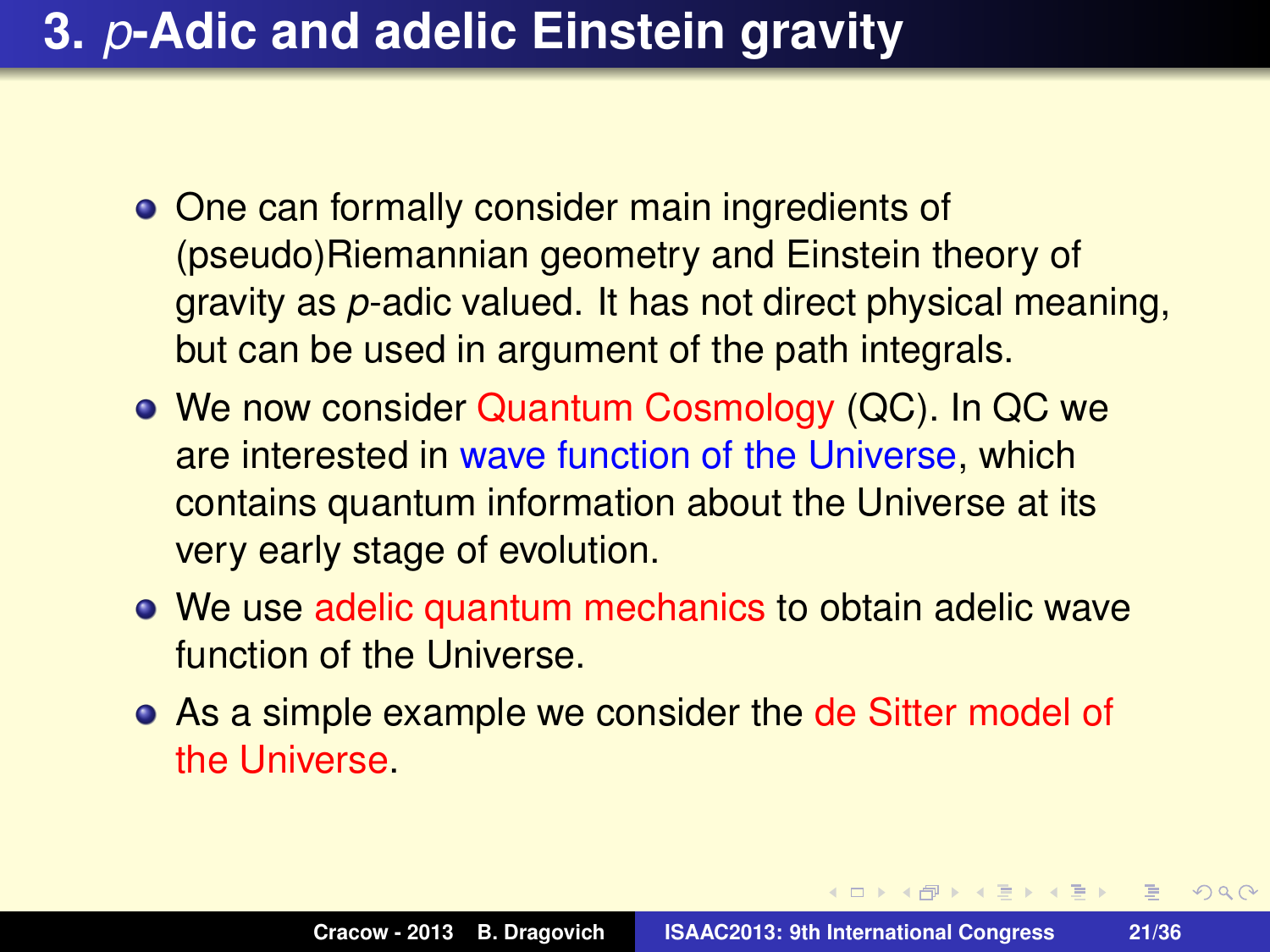Adelic space-time and adelic (pseudo)Riemannian geometry

$$
\alpha = (\alpha_{\infty}, \, \alpha_2, \, \alpha_3, \, \cdots, \, \alpha_p, \, \cdots), \quad \alpha_{\infty} \in \mathbb{R}, \, \alpha_p \in \mathbb{Q}_p
$$

where for all but a finite set P of primes *p* one has that  $\alpha_p \in \mathbb{Z}_p = \{x \in \mathbb{Q}_p : |x|_p \leq 1\}$ , i.e. *p*-adic integers.

- Adele  $\alpha$  can be space-time point or any ingredient of (pseudo)Riemannian geometry, including gravity action.
- **o** Space of adeles

$$
\mathbb{A} = \bigcup_{\mathcal{P}} A(\mathcal{P})\,,\quad A(\mathcal{P}) = \mathbb{R}\times \prod_{\boldsymbol{\rho}\in \mathcal{P}} \mathbb{Q}_{\boldsymbol{\rho}}\times \prod_{\boldsymbol{\rho}\notin \mathcal{P}} \mathbb{Z}_{\boldsymbol{\rho}}\,.
$$

 $QQQ$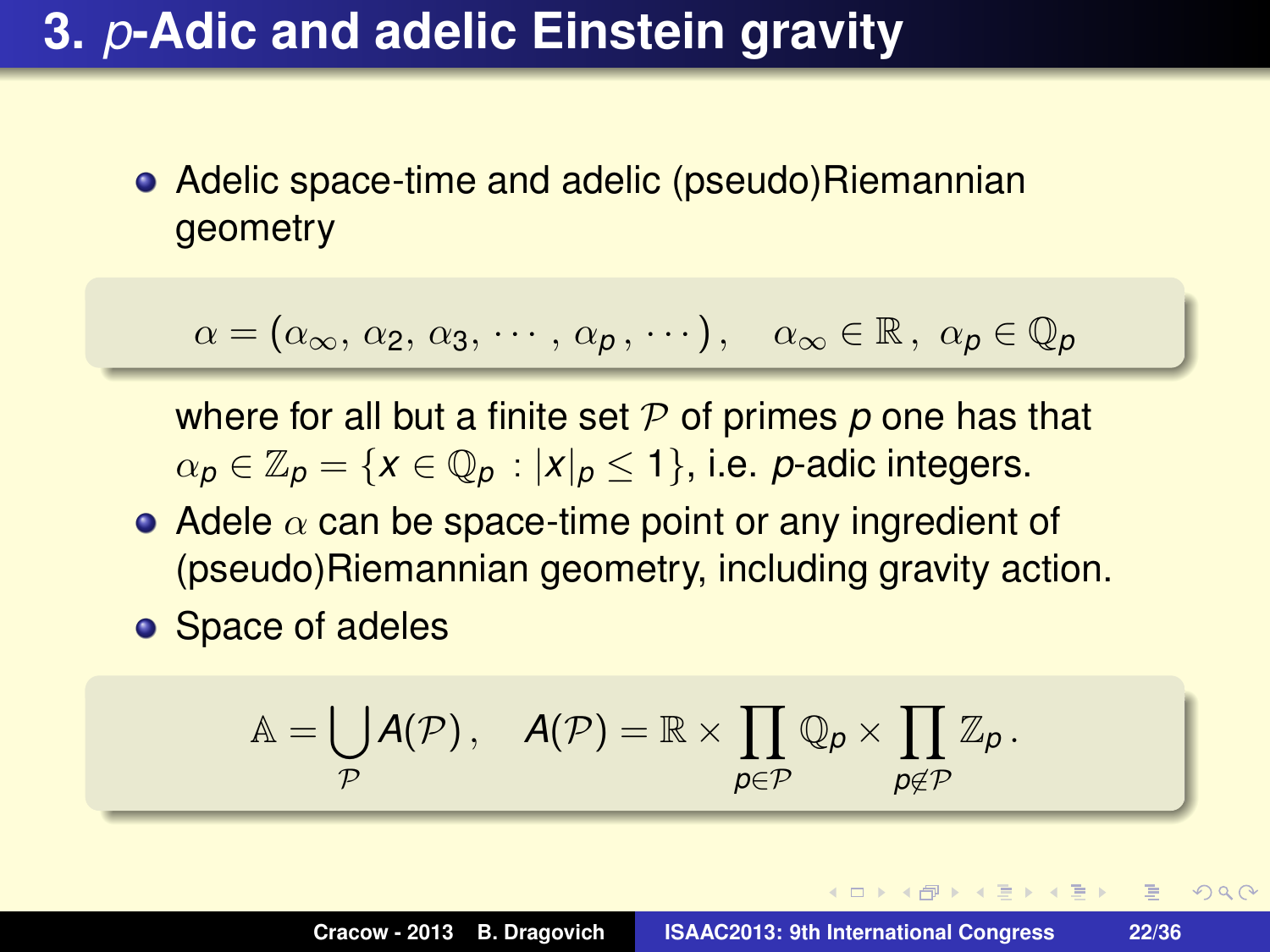- Suppose that at the Planck scale (10−33*cm*) there are real and *p*-adic strings, and that the space-time is adelic. Then it means that the Universe at the very beginning was adelic and it gives rise to consider adelic quantum cosmology.
- Adelic quantum cosmology is application of adelic quantum mechanics to the cosmological models.
- Adelic quantum mechanics can be viewed as a triple  $(L_2(A), W, U(t))$ , where  $L_2(A)$  is the Hilbert space on A, W means Weyl quantization, and *U*(*t*) is unitary evolution operator on  $L_2(\mathbb{A})$ .
- $U(t)$  can be expressed trough its kernel  $K(x'', t''; x', t')$

$$
\Psi_{\mathcal{P}}(x^{''},t^{''})=\int \mathcal{K}(x^{''},t^{''};x',t')\Psi_{\mathcal{P}}(x',t')dx',
$$

 $2Q$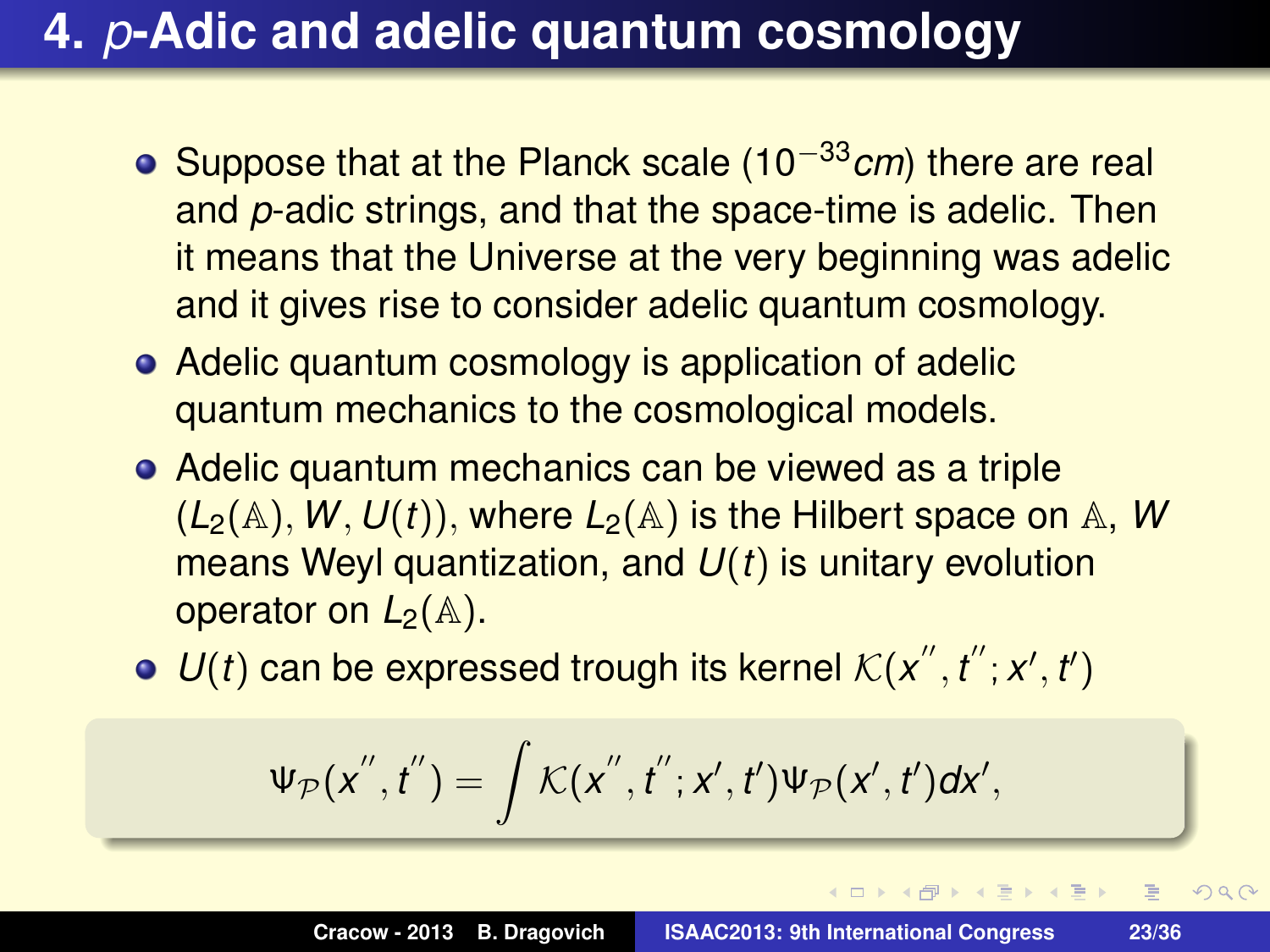#### where

$$
\Psi_{\mathcal{P}}(x^{''},t^{''})=\psi_{\infty}(x_{\infty},t_{\infty})\prod_{p\in\mathcal{P}}\psi_{p}(x_{p},t_{p})\prod_{p\notin\mathcal{P}}\Omega(|x_{p}|_{p}))
$$

is adelic eigenfunction, and

$$
\mathcal{K}(x'',t^{''};x',t') = \mathcal{K}_{\infty}(x''_{\infty},t''_{\infty};x'_{\infty},t'_{\infty}) \prod_{p} \mathcal{K}_{p}(x''_{p},t''_{p};x'_{p},t'_{p})
$$

$$
= \prod_{v} \mathcal{K}_{v}(x''_{v},t''_{v};x'_{v},t'_{v})
$$

is adelic transition probability amplitude.

 $2QQ$ 

重

 $\mathbb{R}^n \times \mathbb{R}^n \xrightarrow{\sim} \mathbb{R}^n$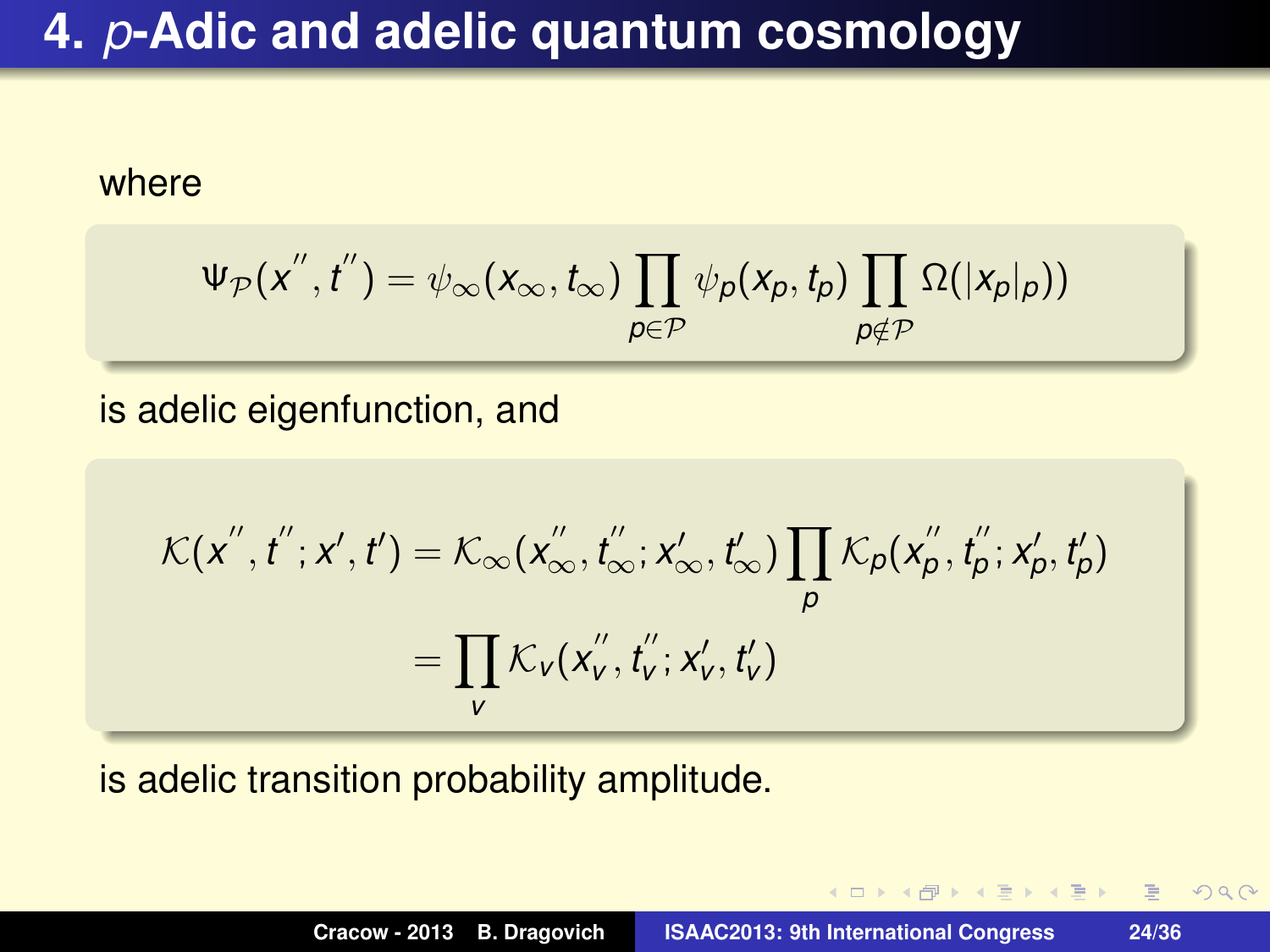$\mathcal{K}(\pmb{x}'', \pmb{t}'; \pmb{x}', \pmb{t}')$  is naturally realized by Feynman's path integral

$$
\mathcal{K}(x'',t'';x',t') = \int \chi_{\mathbb{A}} \left( -\frac{1}{h} S_{\mathbb{A}}[q] \right) \mathcal{D}_{\mathbb{A}} q
$$

$$
= \prod_{v} \int \chi_{v} \left( -\frac{1}{h} \int_{t'_{v}}^{t''_{v}} L(q_{v}, q_{v}) dt_{v} \right) \mathcal{D}q_{v}
$$

Vacuum state Ω(|x" *p* |*p*) has property

$$
\Omega(|x''_p|_p)=\int_{\mathbb{Q}_p}\mathcal{K}_p(x''_p,t''_p;x'_p,t'_p)\Omega(|x'_p|_p)dx'_p=\int_{\mathbb{Z}_p}\mathcal{K}_p(x''_p,t'_p;x'_p,t'_p)dx'_p
$$

⊀ 御 ≯ ∢ 唐 ≯ ∢ 唐 ≯…

重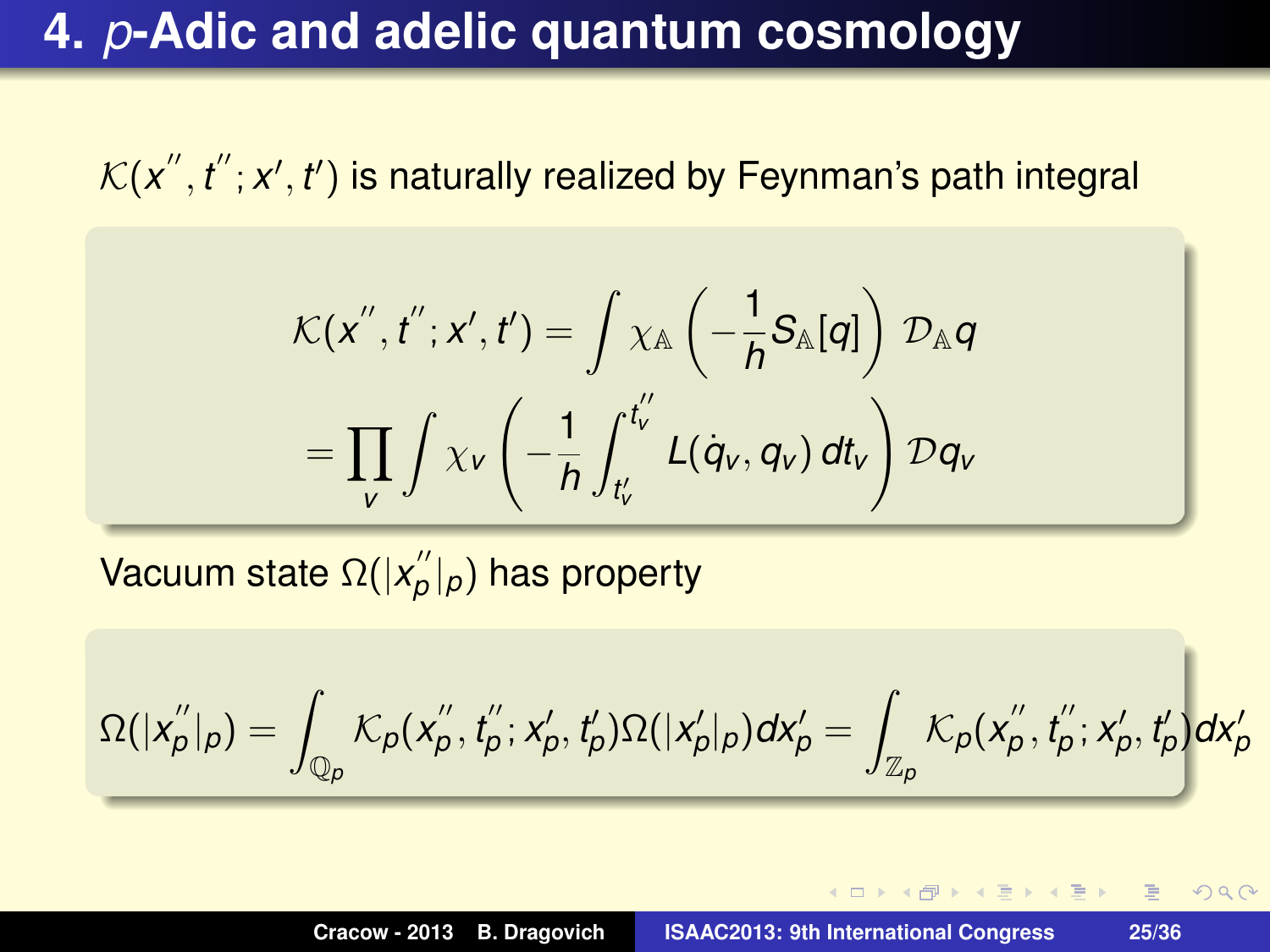Some interesting results of adelic quantum modeling:

- Connection between adelic harmonic oscillator and Riemann zeta function
- Discreteness of space and time at the Planck scale.

 $2QQ$ 

E

ミドイヨド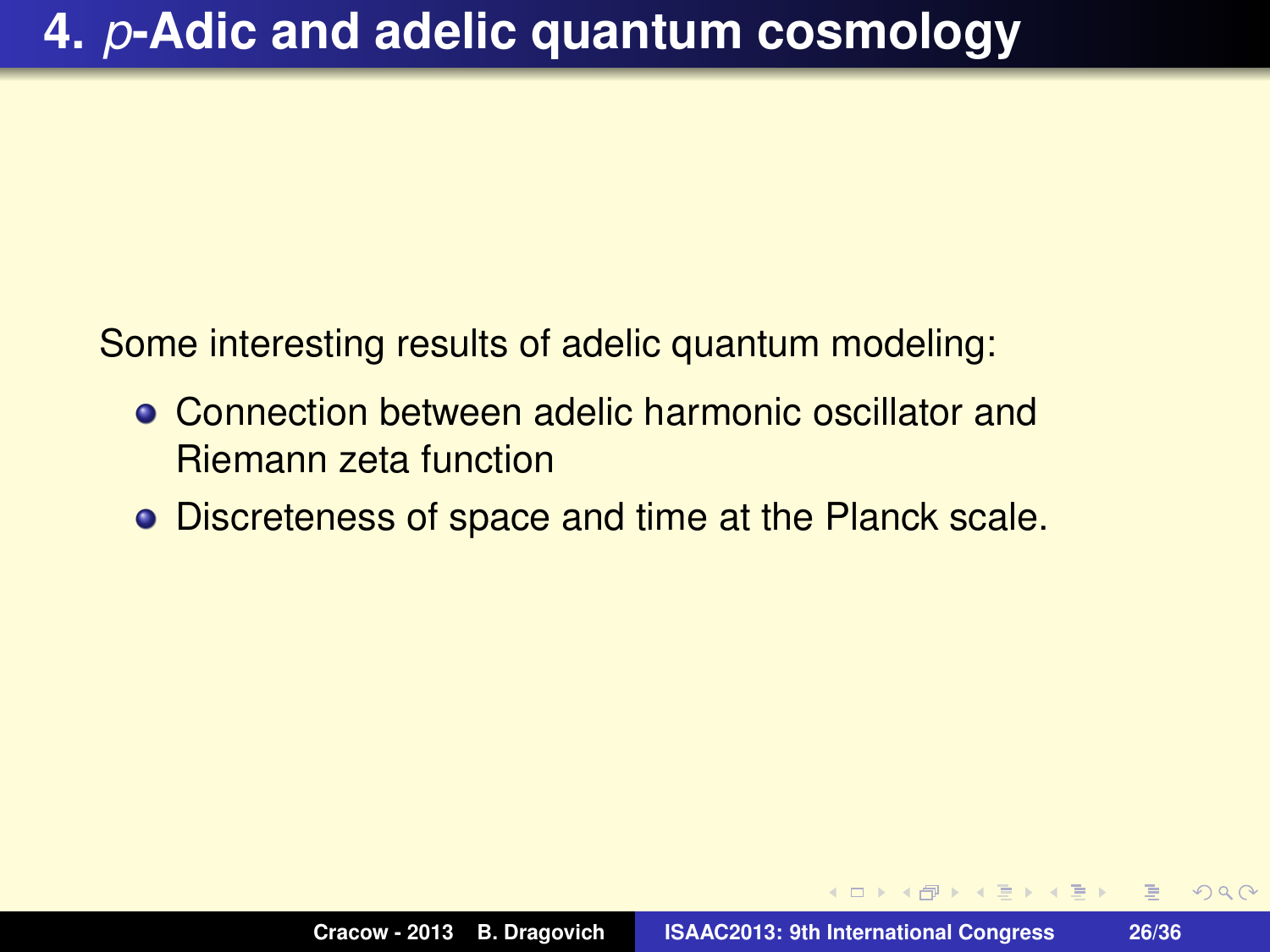The Einstein-Hilbert action for the de Sitter model of the Universe is

$$
S=\frac{1}{16\pi G}\int_M d^4x\sqrt{-g}(R-2\Lambda)-\frac{1}{8\pi G}\int_{\partial M} d^3x\sqrt{h}K
$$

Large scale space is homogenous and isotropic,and described by the FLRW metric

$$
ds^{2} = \sigma^{2} \Big[ -N^{2} dt^{2} + a^{2}(t) \Big( \frac{dr^{2}}{1 - kr^{2}} + r^{2} (d\theta^{2} + \sin^{2} \theta d\varphi^{2}) \Big) \Big]
$$
  

$$
ds^{2} = \sigma^{2} \Big[ -\frac{N^{2}}{q(t)} dt^{2} + q(t) d\Omega_{3}^{2} \Big], \quad \sigma^{2} = \frac{2G}{3\pi}
$$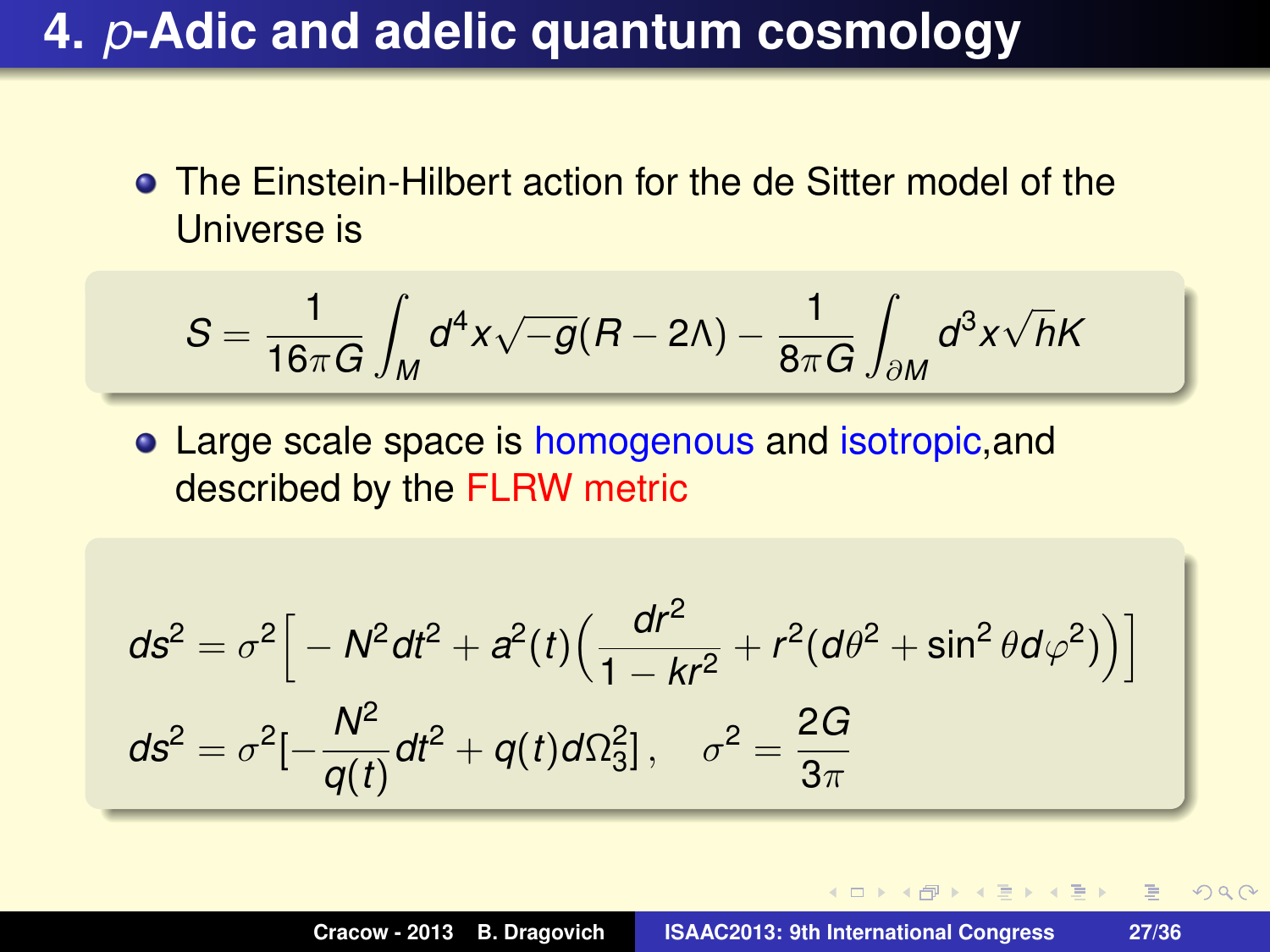#### • The corresponding action is

$$
S_{\nu}[q] = \frac{1}{2} \int_{t'}^{t''} dt N\Big( -\frac{\dot{q}^2}{4N^2} - \lambda q + 1 \Big) \, , \quad \lambda = \frac{2 \Lambda G}{9 \pi}
$$

• For  $N = 1$ , the equation of motion  $\ddot{q} = 2\lambda$  has solution

$$
q(t) = \lambda t^2 + \left(\frac{q''-q'}{T} - \lambda T\right)t + q',
$$

which presents classical trajectory, where  $q'' = q(t'')$ ,  $q' = q(t')$ ,  $T = t'' - t'$ . This solution resembles the motion of a particle in a constant field.

 $\overline{AB}$   $\rightarrow$   $\overline{B}$   $\rightarrow$   $\overline{AB}$   $\rightarrow$ 

 $QQQ$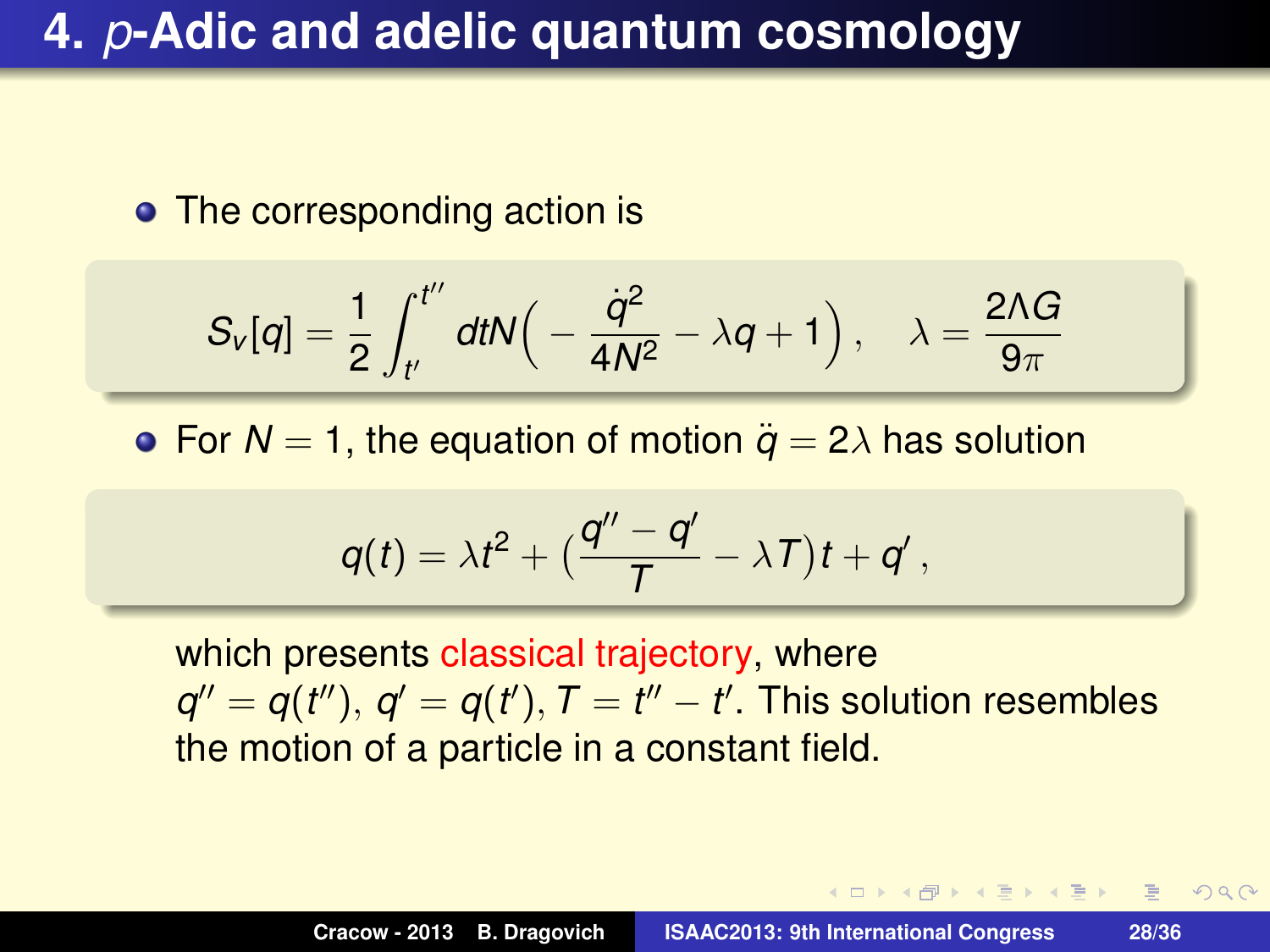• The corresponding action for classical trajectory (path) is

$$
\bar{S}_V(q'',\mathcal{T};q',0)=\frac{\lambda^2\varUpsilon^3}{24}-[\lambda(q'+q'')-2]\frac{\varUpsilon}{4}-\frac{(q''-q')^2}{8\varUpsilon}\,,\quad v=\infty,2,3,.
$$

• The corresponding transition amplitude is

$$
\mathcal{K}_{\nu}(q'', T; q', 0) = \frac{\lambda_{\nu}(-8T)}{|4T|_{\tilde{\nu}}^{\frac{1}{2}}}\chi_{\nu}(-\bar{S}_{\nu}(q'', T; q', 0))
$$

The corresponding vacuum state Ω(|*q*|*p*) follows from

$$
\int_{|q'|_p\leq 1} \mathcal{K}_p(q'',\mathcal{T};q',0)\,dq'=\Omega(|q''|_p)
$$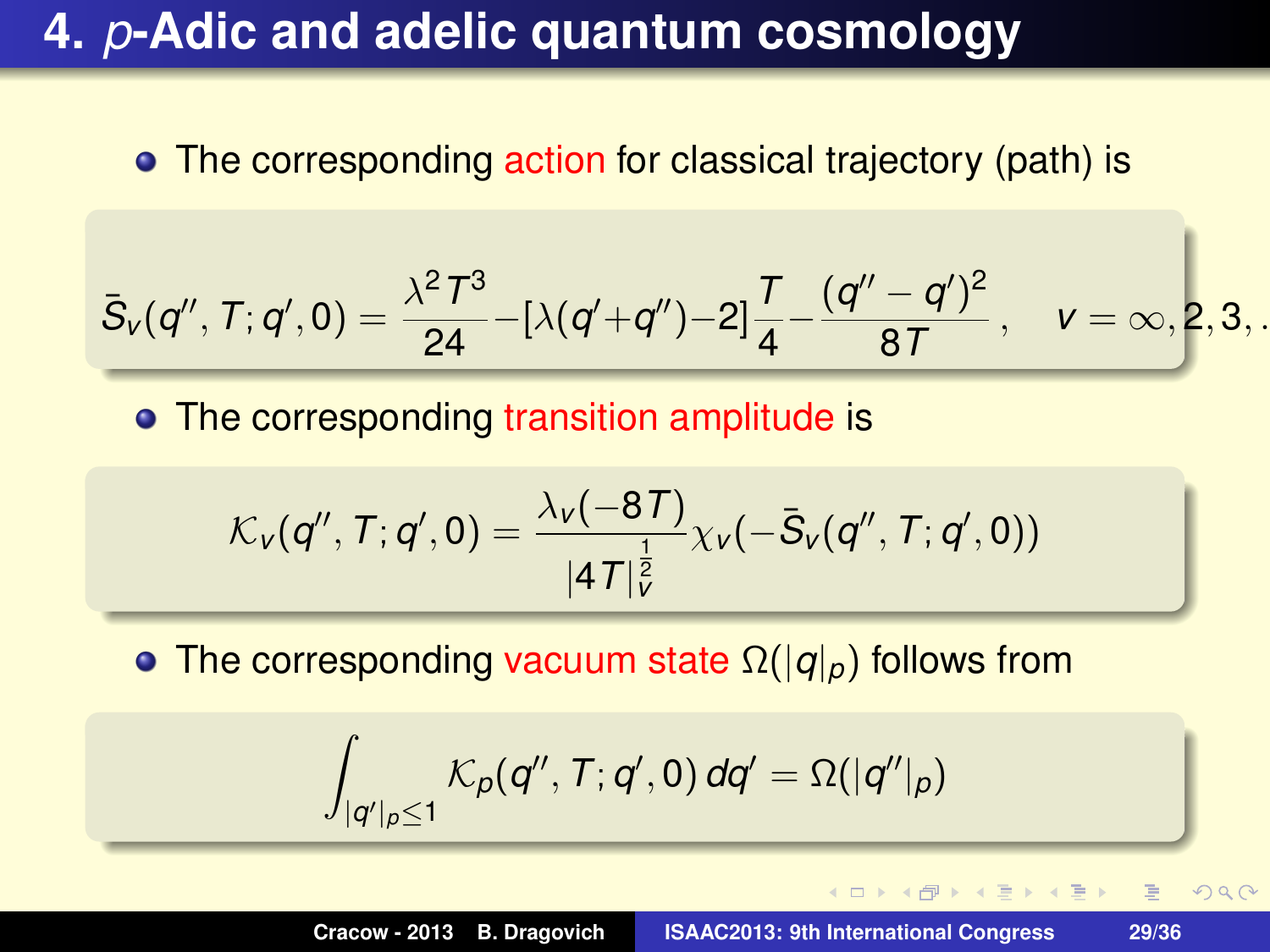The *p*-adic Hartle-Hawking wave function is given by

$$
\Psi_p(|q|_p)=\int_{|T|_p\leq 1}dT\frac{\lambda_p(-8T)}{|4T|_p^{\frac{1}{2}}}\chi_p\Big(-\frac{\lambda^2T^3}{24}[\lambda q-2]\frac{T}{4}+\frac{q^2}{8T}\Big)
$$

and gives vacuum state Ω(|*q*|*p*) with the condition  $\lambda = 3 \cdot 4 \cdot \ell, \quad \ell \in \mathbb{Z}.$ 

- Existence of the vacuum state for all (or almost all primes *p* is a necessary condition for a model to be adelic).
- Any adelic quantum model provides some discreteness. In adelic quantum cosmology length of discreteness is the Planck length.

**K ロ ト K 何 ト K ヨ ト K ヨ ト** 

 $\equiv$  $2QQ$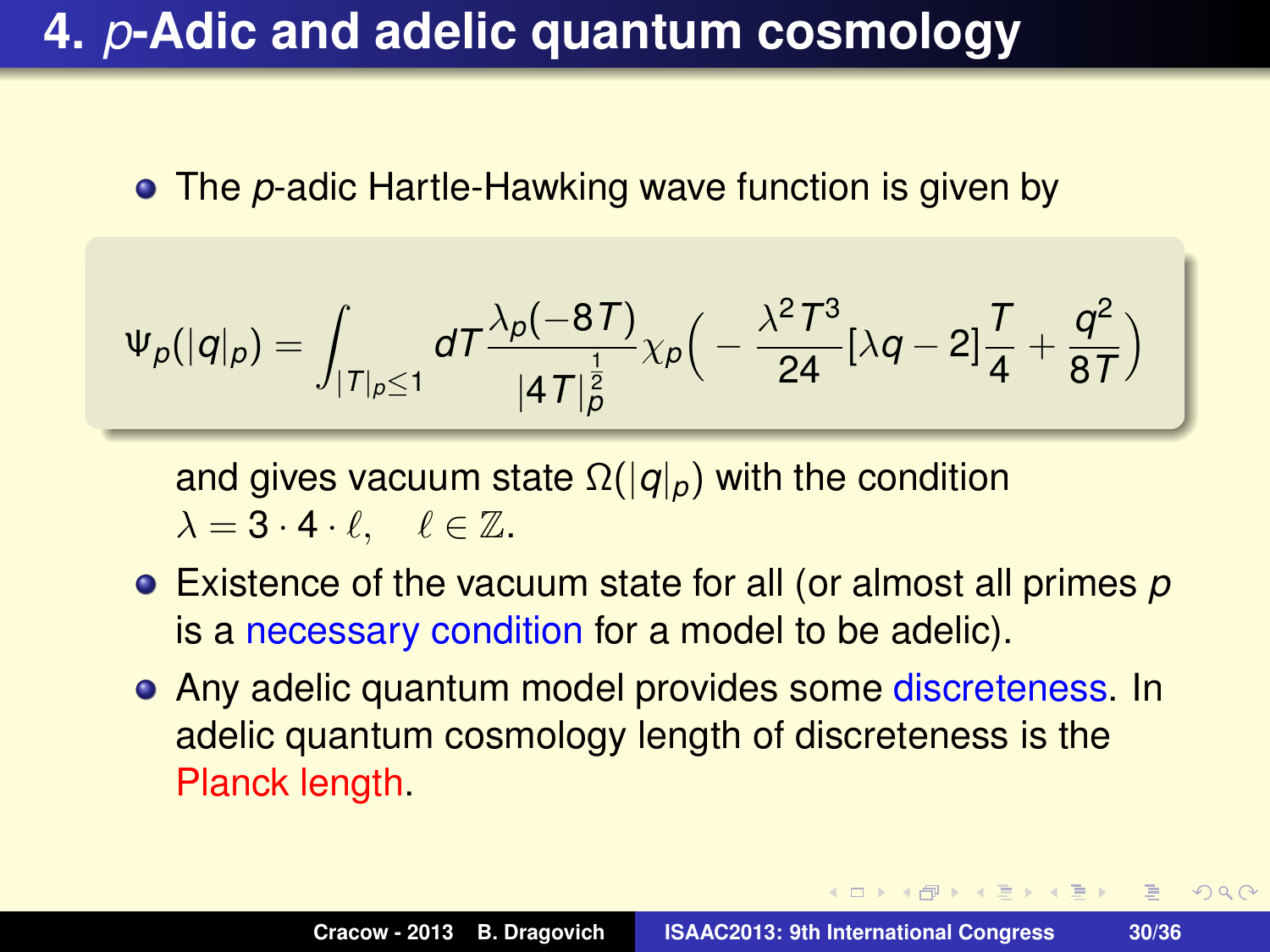#### **• Discreteness at the Planck scale**

$$
\Psi(q) = \Psi_{\infty}(q) \prod_{p} \Omega(|q|_{p}) = \begin{cases} \Psi_{\infty}(q), & q \in \mathbb{Z} \\ 0, & q \in \mathbb{Q} \setminus \mathbb{Z}. \end{cases}
$$

It means  $q = n \cdot \ell_P$ , where  $\ell_P = \sqrt{\frac{\hbar G}{c^3}}$ *c* <sup>3</sup> ∼ 10−35*m*.

→ 高下→ 電下 。

 $2QQ$ 

画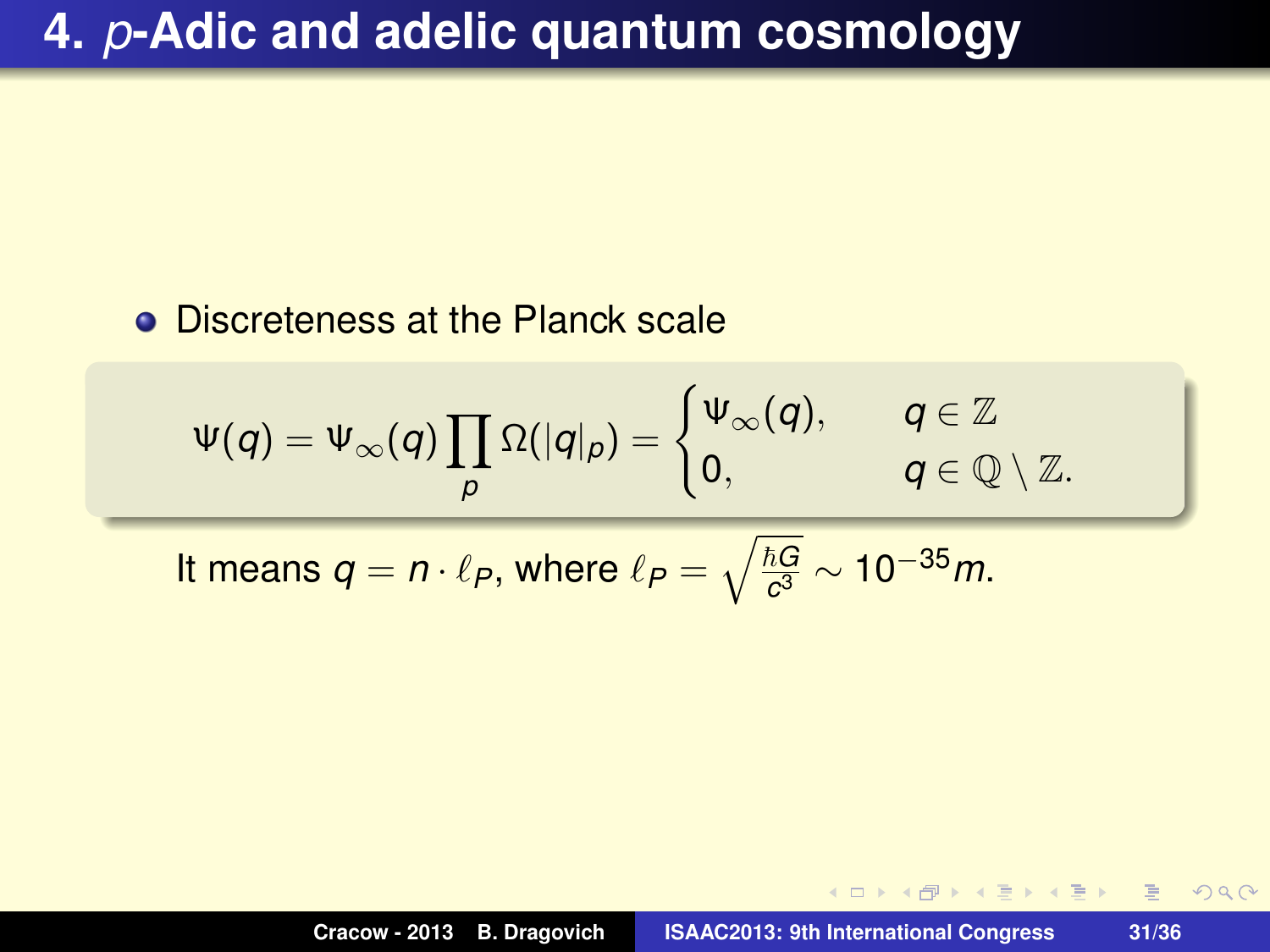# **4.** *p***-Adic and adelic origin of dark matter and dark energy**

- If Einstein general theory of relativity is theory of gravity for the entire Universe then there is only about 5% of ordinary matter and 95% of matter in the Universe of unknown nature, i.e 95% of the Universe is dark.
- *Dark matter* (27%) should be responsible for rotation velocities of galaxies.
- *Dark energy* (68%) was introduced in 1998 as a possibility to explain Universe expansion acceleration.
- **It is possible that there is some p-adic matter in the** Universe, and that dark matter and dark energy have *p*-adic origin, i.e. origin in *p*-adic strings.

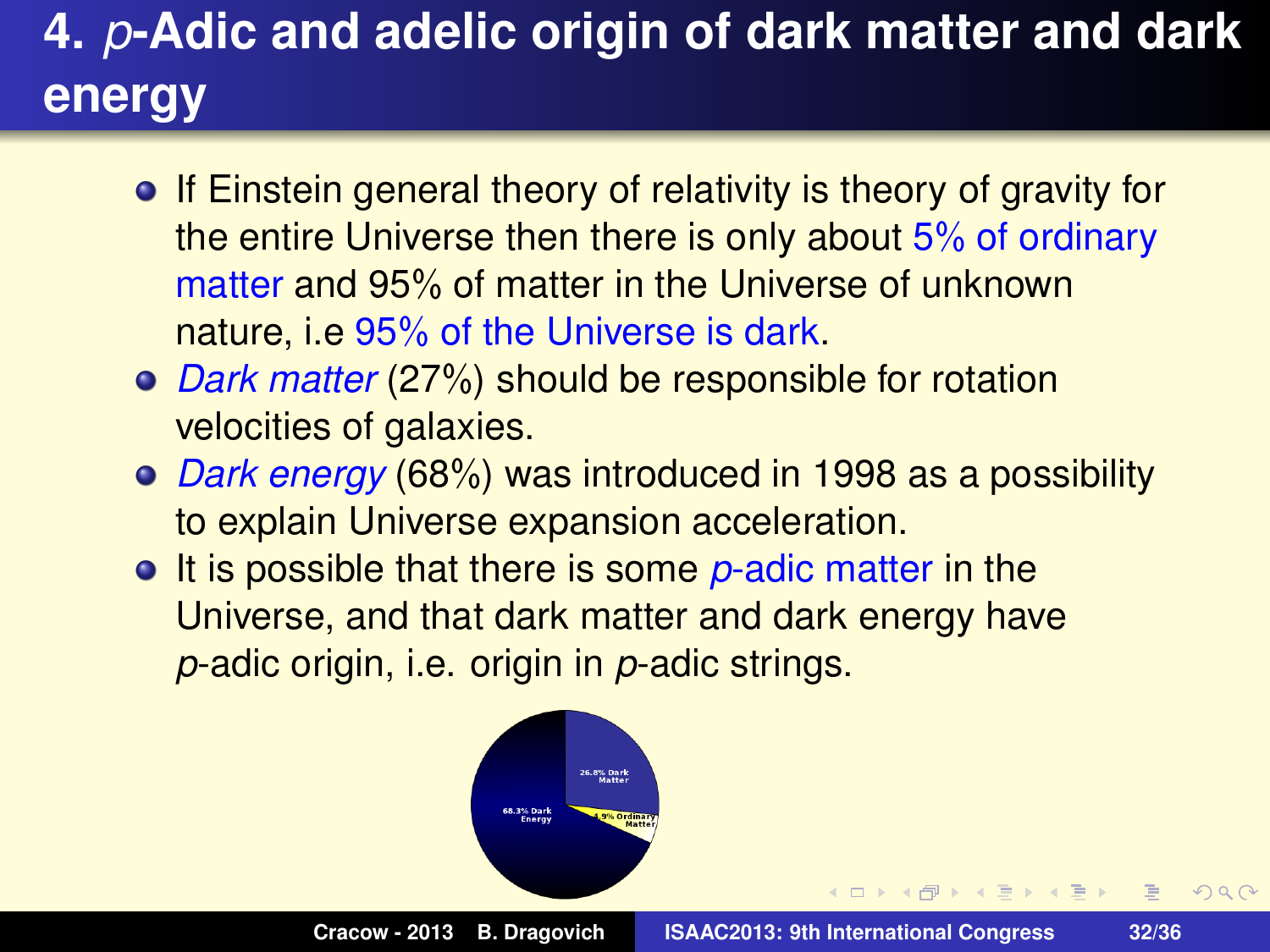- In the last decade there are a lot of papers related to modification of the Einstein theory of gravity to find alternative (without dark energy) explanation of accelerated expansion of the Universe.
- Nonlocal modified gravity is one of attractive approaches to generalization of Einstein theory of gravity, and its motivation is also in *p*-adic string theory.

**ADAMENTA** 

 $\equiv$ 

 $PQQ$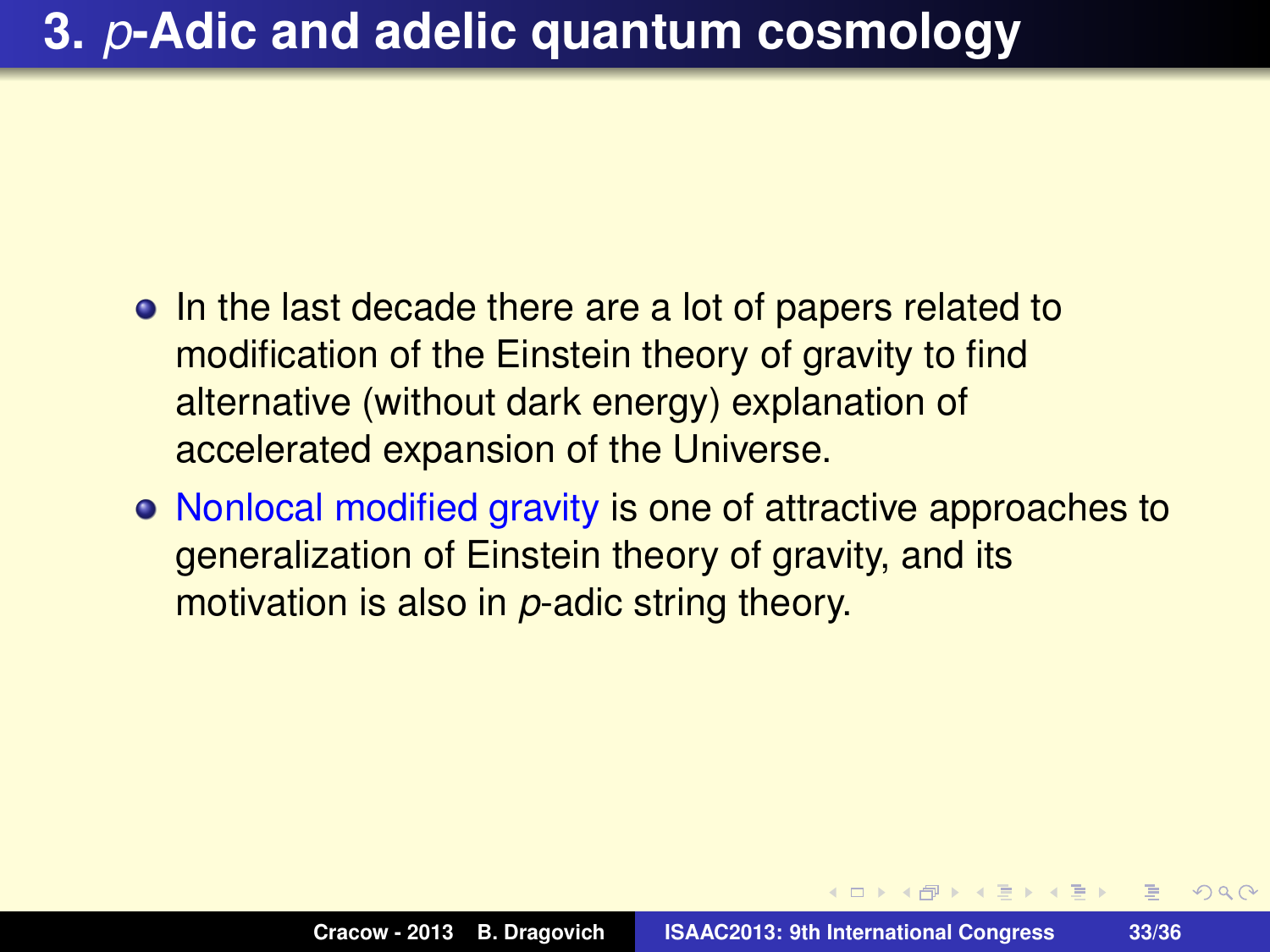## **5. Concluding remarks: Main references**

- B O O K S
	- **<sup>1</sup>** V.S. Vladimirov, I.V. Volovich and E.I. Zelenov, *p-Adic Analysis and Mathematical Physics* (World Scientific, Singapore, 1994).
	- **<sup>2</sup>** F.G. Gouvea, *p-Adic Numbers* (Springer Verlag, 1993)
	- **<sup>3</sup>** S. Katok, *Real and p-Adic Analysis* (2001).
	- **<sup>4</sup>** W. Schikhof, *Ultrametric Calculus* (Cambridge Univ. Press, Cambridge, 1984).
	- **<sup>5</sup>** A. M. Robert, *A Course in p-adic Analysis* (Springer-Verlag, 2000).
	- **<sup>6</sup>** K. Mahler, *p-Adic Numbers and Their Functions* (Cambridge Univ. Press, Cambridge, 1981)
	- **<sup>7</sup>** N. Koeblitz, *p*-Adic Numbers, *p-Adic Analysis and Zeta Functions* (Springer-Verlag, 1984)
	- **<sup>8</sup>** I. M. Gelf'and, M. I. Graev and I. I. Pyatetskii-Shapiro, *Representation Theory and Automorphic Functions* (Saunders, Philadelphia, i969).
	- **<sup>9</sup>** A. Weil, *Adeles and Algebraic Groups* (Birkhauser, Basel, 1982). K 伊 ▶ K 重 ▶ K 重 ▶ → 重 → 約 Q Q →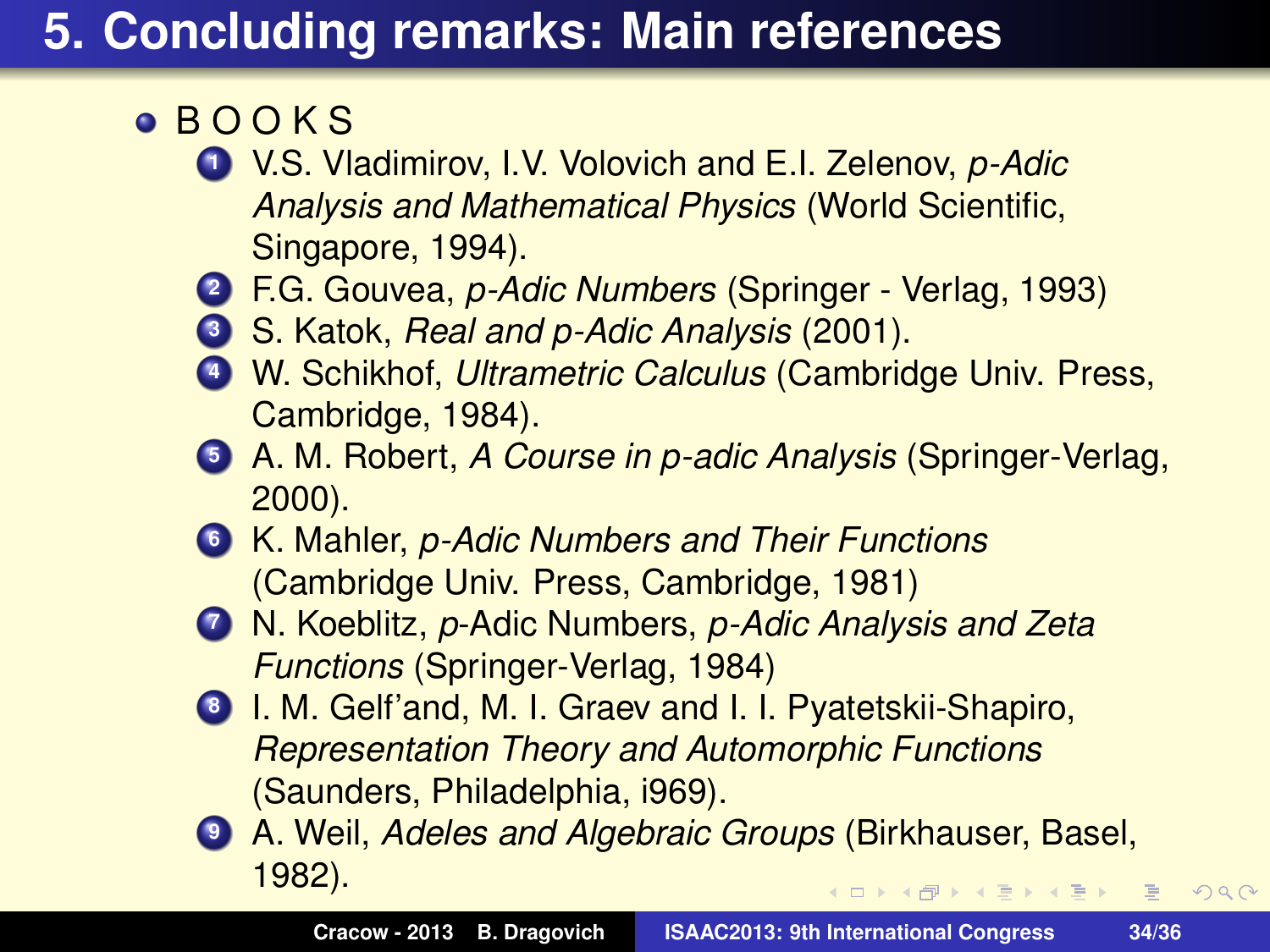## **5. Concluding remarks: Main references**

#### **O REVIEW ARTICLES**

- **<sup>1</sup>** L. Brekke and P.G.O. Freund, "*p*-Adic numbers in physics," Physics Reports **233** (1), 1–66 (1993).
- **<sup>2</sup>** B. Dragovich, A. Yu. Khrennikov, S. V. Kozyrev and I. V. Volovich, "On *p*-adic mathematical physics," *p*-Adic Numbers, Ultrametric Analysis and Applications **1** (1), 1–17 (2009); arXiv:0904.4205 [math-ph].

### S O M E P A P E R S

- **<sup>1</sup>** Aref'eva I. Ya., Dragovich B., Frampton P. H. and Volovich I. V., *The wave function of the Universe and p-adic gravity*, Int. J. Mod. Phys. A **6**, 4341–4358 (1991).
- **<sup>2</sup>** Dragovich B., *Adelic harmonic oscillator*, Int. J. Mod. Phys. A **10**, 2349–2365 (1995); arXiv:hep-th/0404160.
- **<sup>3</sup>** Dragovich B., *p-Adic and adelic quantum cosmology: p-Adic origin of dark energy and dark matter*, AIP Conf. Series **826**, 25–42 (2006); arXiv:hep-th/0602044.
- **<sup>4</sup>** Djordjevic G. S., Dragovich B., Nesic Lj. D. and Volovich I. V., *p-Adic and adelic minisuperspace quantum cosmology*, Int. J. Mod. Phys. A **17**, 1413–1433 (2002);

**ISAAC2013: 9th International Congress 35/36**